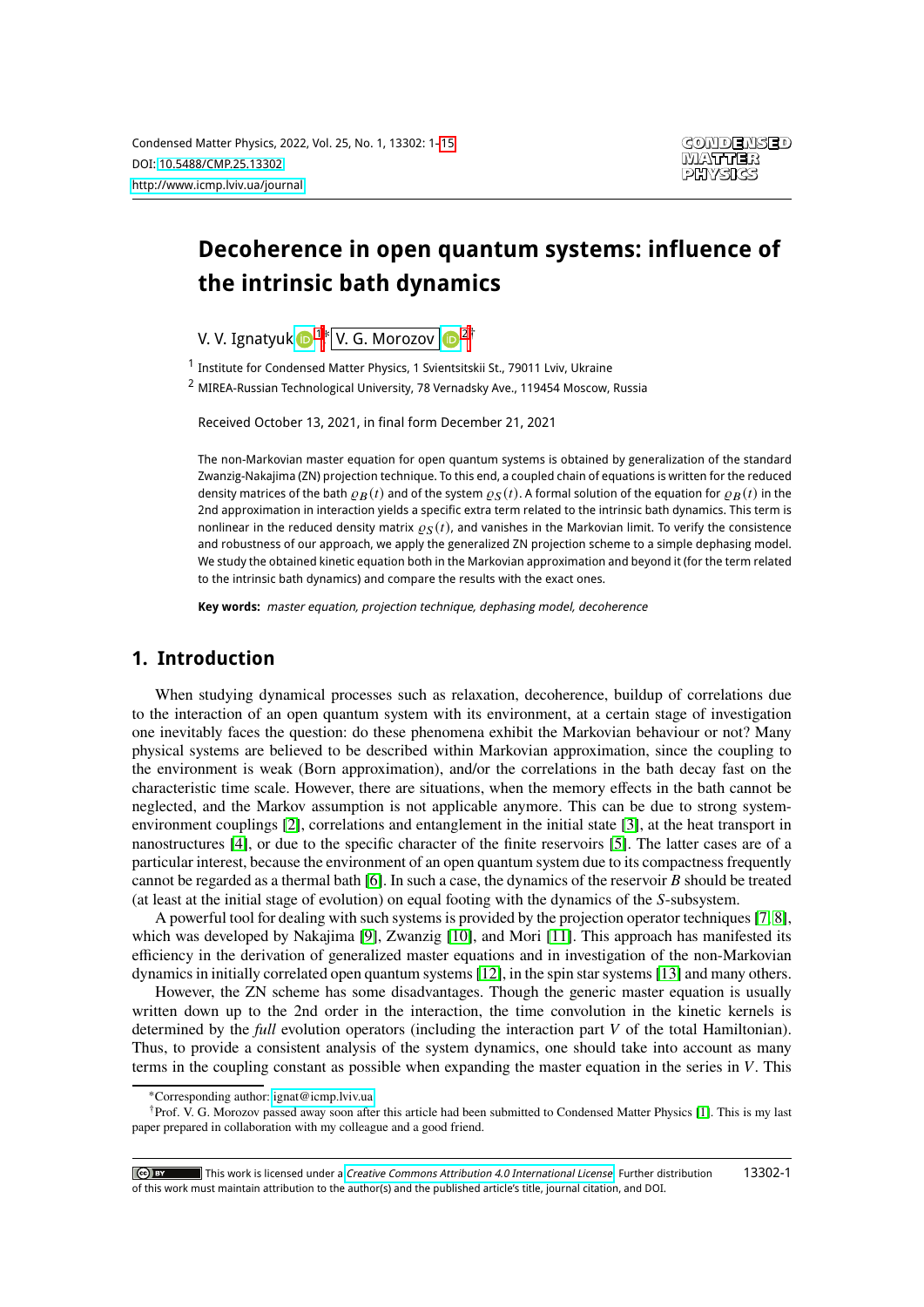is a cornerstone of the time-convolutionless equation [\[14\]](#page-13-13) and of the related projection technique, when one moves from the retarded dynamics to the equations local in time with the time-dependent generators and the subsequent systematic perturbative expansion scheme.

In the decades that passed since the pioneering works of Nakajima and Zwanzig, the projection methods technique has been significantly improved [\[15\]](#page-13-14). The main efforts are usually directed toward the construction of correlated projection superoperators [\[16,](#page-13-15) [17\]](#page-13-16), which consider the relevant part of the dynamics as a correlated system-environment state, rather than a tensor product state  $\rho_S(t) \otimes \rho_R$ , which allows one to reproduce the exact solutions already in the lowest order in the interaction [\[18\]](#page-13-17). In the very recent paper [\[19\]](#page-13-18) the correlated projector technique has been generalized, yielding the so-called adapted projection operators (APO). The APO master equation encloses the full dependence on the initial correlations in a *homogeneous* term, which is essential to avoid the problems [\[14\]](#page-13-13) dealing with an *inhomogeneous* time contribution arising from the unfactorizable initial states. An application of the APO methods manifested its efficiency in several cases, e. g., in investigating the polarization degrees of freedom of a photon going through a quartz plate — the system, which can be described by a similar dephasing model. Another kind of projections, namely, the projections to the environment subspaces corresponding to a given energy, was proposed in [\[20\]](#page-13-19), which allowed the authors to derive an equation for the time-dependent reduced density matrix of the environment  $\rho_B(t)$  and to closely approach the problem of taking account of the intrinsic bath dynamics (BD).

However, none of the above methods considers the dynamics of the environment  $B$  from the very beginning, on equal footing with that of an open quantum system S. Usually, the evolution equation for the reduced density matrix of the environment  $\rho_B(t)$  is neglected too. Though for the infinite thermal baths this simplification seems to be reasonable, its validity could be questioned, when one deals with the finite size reservoirs [\[5\]](#page-13-3) or tries to investigate the impact of the running correlations [\[21\]](#page-13-20). In other words, the open system dynamics should be definitely in accord with the concept [\[22,](#page-13-21) [23\]](#page-13-22), claiming that an evolution towards local equilibrium is always accompanied by an increase of the system-bath correlations.

In this paper, we generalize the standard ZN projection technique on our way to derive the non-Markovian master equation for open quantum systems. In section [2,](#page-2-0) we start from the coupled set of equations for the reduced density matrices of the system  $\rho_S(t)$  and of the environment  $\rho_B(t)$ . Then, in section [3,](#page-4-0) we insert a formal solution of the dynamic equation for  $\rho_B(t)$  into the equation for the reduced density matrix of the S-subsystem and obtain a generalized master equation in the second order in interaction. The above generalization gives rise to the extra term of a very specific structure: i) it is nonlinear in  $\rho_S(t)$  and ii) vanishes in the Markovian limit. These two points make the situation very similar to what one faces when studying the inset of the running correlations: the generic kinetic equations are strongly nonlinear, and the correlational contribution to the collision integral tends to zero in the Markovian limit [\[22,](#page-13-21) [24\]](#page-13-23). We also briefly compare our results with those following from the standard ZN scheme.

To verify the consistency of our approach, in section [4](#page-7-0) we apply the generalized projection scheme to a simple dephasing model [\[25\]](#page-13-24) and obtain the kinetic equation for the system coherence. It is pointed out that the application of the Markovian approximation (MA) allows us to reproduce the exact results reported in [\[25\]](#page-13-24) in the lowest orders in the interaction. On the other hand, going beyond the MA in the term dealt with the BD leads to the renormalization of the phase shift and the generalized decoherence. We demonstrate that in a certain domain of the state parameters, the above renormalization allows one to describe the correlational contribution to the generalized decoherence more precisely than the ZN scheme.

In the last section, we make conclusions and discuss the obtained results in their relation to the concept of the running correlations build-up.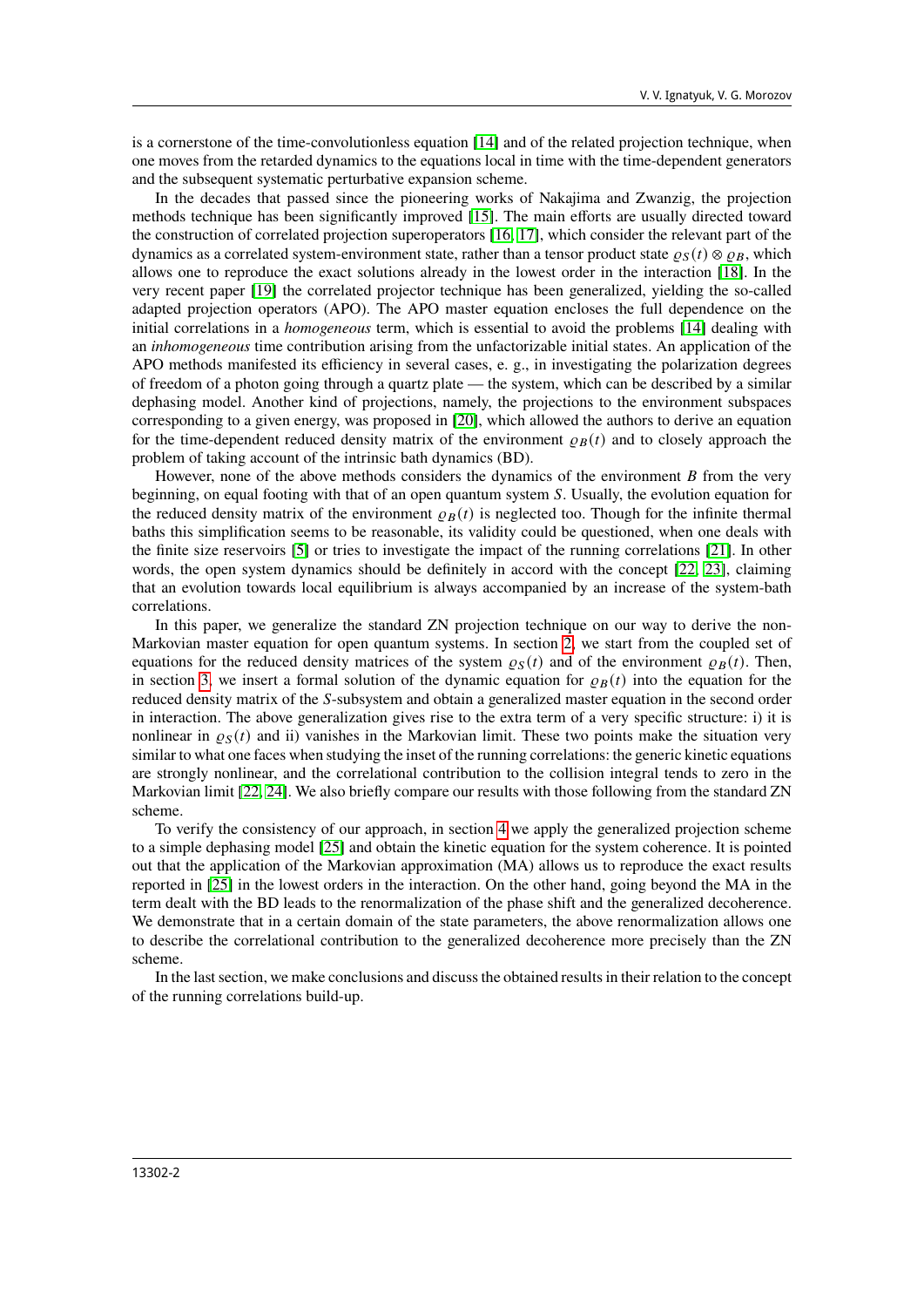#### <span id="page-2-0"></span>**2. Basic equations**

Suppose that the composed system  $(S + B)$  consists of the open quantum system (subsystem S) and its surrounding  $B$ , which usually can be considered as a thermal bath. The total Hamiltonian of this system

$$
H(t) = H_S(t) + H_B + V
$$
 (2.1)

consists of the term  $H_S(t)$  corresponding to the open quantum system S (which in the general case is allowed to depend on time  $t$  due to the action of the external fields), the summand  $H_B$  related to the bath, and the interaction term  $V$ .

The density matrix  $\rho(t)$  of the composed system obeys the quantum Liouville equation (hereafter we put  $\hbar = 1$ ),

<span id="page-2-2"></span>
$$
\frac{\partial \varrho(t)}{\partial t} = -i \left[ H(t), \varrho(t) \right]. \tag{2.2}
$$

For further convenience, let us pass to the interaction picture  $\tilde{\varrho}(t)$  for the total density matrix, which is defined as

$$
\widetilde{\varrho}(t) = U^{\dagger}(t)\varrho(t)U(t),\tag{2.3}
$$

where we have introduced the unitary evolution operators

<span id="page-2-1"></span>
$$
U(t) = U_S(t)U_B(t),
$$
  

$$
U_S(t) = \exp_+\left\{-i\int_0^t dt' H_S(t')\right\}, \qquad U_B(t) = \exp(-itH_B).
$$
 (2.4)

In equation [\(2.4\)](#page-2-1), the expression  $exp_+ \{ \ldots \}$  denotes the time ordered exponent, which takes a much simpler form  $U_S(t) = \exp(-itH_S)$  if the open system Hamiltonian  $H_S$  does not depend on time. The unitary operator  $U(t)$  and its Hermitian conjugate counterpart  $U^{\dagger}(t)$  obey the evolution equations

$$
\frac{\mathrm{d}U(t)}{\mathrm{d}t} = -\mathrm{i}\left\{H_S(t) + H_B\right\}U(t), \qquad \frac{\mathrm{d}U^\dagger(t)}{\mathrm{d}t} = \mathrm{i}\,U^\dagger(t)\left\{H_S(t) + H_B\right\},\tag{2.5}
$$

wherefrom it is easy to present the quantum Liouville equation [\(2.2\)](#page-2-2) in the interaction picture,

<span id="page-2-3"></span>
$$
\frac{\partial \widetilde{\varrho}(t)}{\partial t} = -i \left[ \widetilde{V}(t), \widetilde{\varrho}(t) \right].
$$
\n(2.6)

Hereafter, operators in the interaction picture are defined as

$$
\widetilde{A}(t) = U^{\dagger}(t)AU(t). \tag{2.7}
$$

If  $A_S (A_B)$  is an operator acting in the Hilbert space of the subsystem S (bath B), then the corresponding interaction representation can be written down as follows:

$$
\widetilde{A}_S(t) = U_S^{\dagger}(t) A_S U_S(t), \qquad \widetilde{A}_B(t) = U_B^{\dagger}(t) A_B U_B(t). \tag{2.8}
$$

The reduced density matrices for the system  $S$  and the environment are introduced in a usual way,

$$
\rho_S(t) = \text{Tr}_B \rho(t), \quad \rho_B(t) = \text{Tr}_S \rho(t), \tag{2.9}
$$

by taking a trace over the environment (the system) variables. The corresponding time averages for operators  $A_S(A_B)$  can be introduced as follows:

$$
\langle A_S \rangle^t \equiv \text{Tr}_{SB} \left\{ A_S \varrho(t) \right\} = \text{Tr}_S \left\{ A_S \varrho_S(t) \right\}, \quad \langle A_B \rangle^t \equiv \text{Tr}_{SB} \left\{ A_B \varrho(t) \right\} = \text{Tr}_B \left\{ A_B \varrho_B(t) \right\}. \tag{2.10}
$$

The reduced density matrix  $\tilde{\varrho}_S(t)$  of the open quantum system is defined as

$$
\widetilde{\varrho}_S(t) = U_S^{\dagger}(t)\varrho_S(t)U_S(t). \tag{2.11}
$$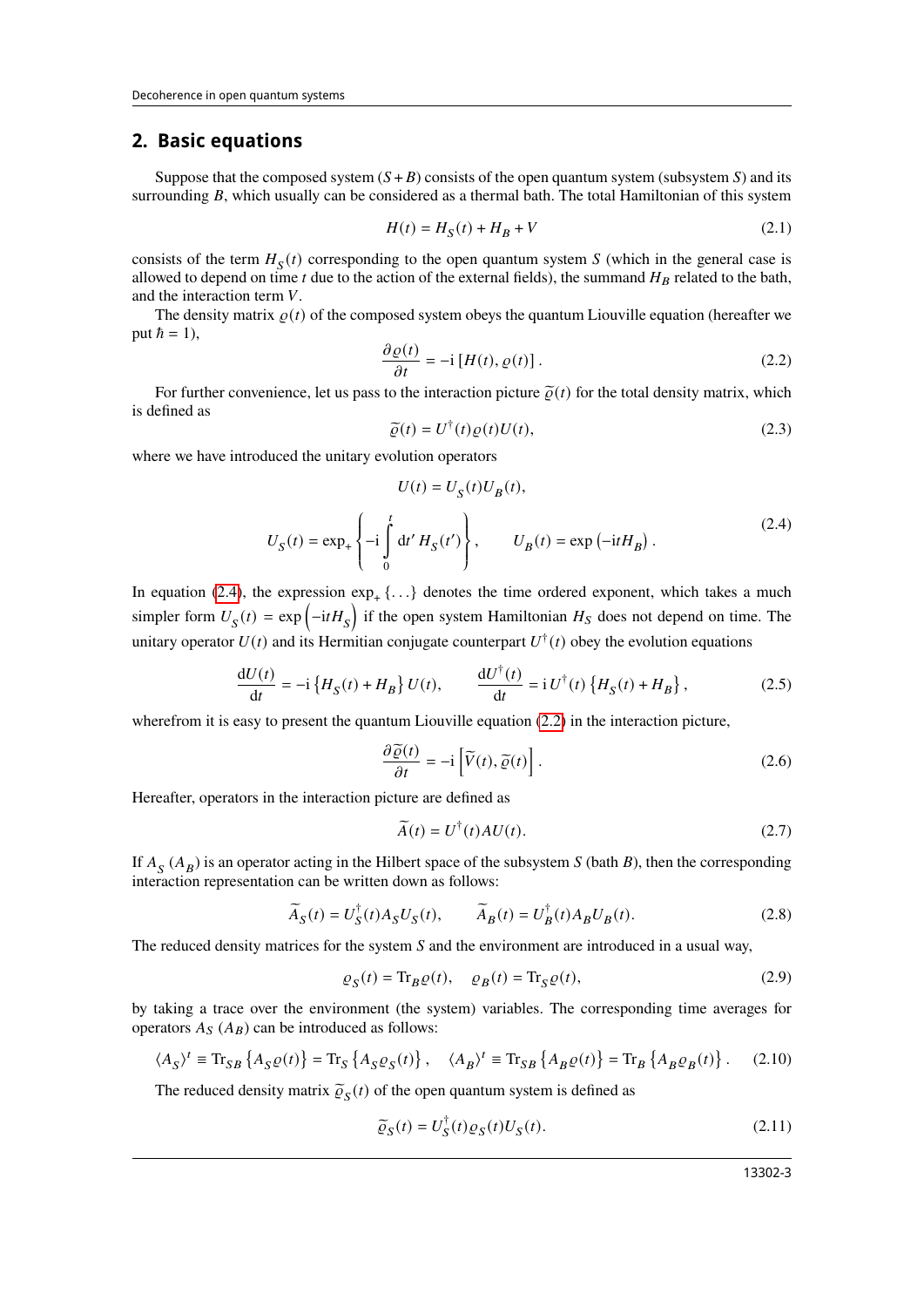Analogously, in the interaction picture, the reduced density matrix  $\tilde{\varrho}_B(t)$  of the environment reads

$$
\widetilde{\varrho}_B(t) = U_B^{\dagger}(t)\varrho_B(t)U_B(t). \tag{2.12}
$$

It is obvious that  $\tilde{\varrho}_S(t) = \text{Tr}_B \tilde{\varrho}(t)$  and  $\tilde{\varrho}_B(t) = \text{Tr}_S \tilde{\varrho}(t)$ .<br>To derive the evolution equations for the operators  $\tilde{\varrho}_S$ 

To derive the evolution equations for the operators  $\tilde{\varrho}_S(t)$  and  $\tilde{\varrho}_B(t)$ , we apply the following decomposition for the total density matrix:

<span id="page-3-0"></span>
$$
\varrho(t) = \varrho_S(t)\varrho_B(t) + \Delta\varrho(t),\tag{2.13}
$$

where the correlation term satisfies the relations

<span id="page-3-1"></span>
$$
\operatorname{Tr}_{S} \Delta \varrho(t) = 0, \quad \operatorname{Tr}_{B} \Delta \varrho(t) = 0.
$$
 (2.14)

In the interaction picture, equations  $(2.13)$ – $(2.14)$  are converted into the similar relations,

<span id="page-3-2"></span>
$$
\widetilde{\varrho}(t) = \widetilde{\varrho}_S(t)\widetilde{\varrho}_B(t) + \Delta\widetilde{\varrho}(t)
$$
\n(2.15)

and

<span id="page-3-10"></span>
$$
\operatorname{Tr}_{B} \Delta \widetilde{\varrho}(t) = 0, \qquad \operatorname{Tr}_{S} \Delta \widetilde{\varrho}(t) = 0. \tag{2.16}
$$

Taking the trace  $\text{Tr}_B$  of both sides of equation [\(2.6\)](#page-2-3), we get

<span id="page-3-3"></span>
$$
\frac{\partial \widetilde{\varrho}_S(t)}{\partial t} = -i \operatorname{Tr}_B \left[ \widetilde{V}(t), \widetilde{\varrho}(t) \right]. \tag{2.17}
$$

Using the decomposition [\(2.15\)](#page-3-2), one can rewrite equation [\(2.17\)](#page-3-3) as

<span id="page-3-4"></span>
$$
\frac{\partial \widetilde{\varrho}_S(t)}{\partial t} = -i \left[ \widetilde{V}_S(t), \widetilde{\varrho}_S(t) \right] - i \operatorname{Tr}_B \left[ \widetilde{V}(t), \Delta \widetilde{\varrho}(t) \right],\tag{2.18}
$$

where

$$
\widetilde{V}_S(t) = \text{Tr}_B \left\{ \widetilde{V}(t) \widetilde{\varrho}_B(t) \right\}.
$$
\n(2.19)

In a similar way, taking the trace  $\text{Tr}_{\text{S}}$  of equation [\(2.6\)](#page-2-3), one obtains

<span id="page-3-5"></span>
$$
\frac{\partial \widetilde{\varrho}_B(t)}{\partial t} = -i \left[ \widetilde{V}_B(t), \widetilde{\varrho}_B(t) \right] - i \operatorname{Tr}_S \left[ \widetilde{V}(t), \Delta \widetilde{\varrho}(t) \right],\tag{2.20}
$$

where

<span id="page-3-9"></span>
$$
\widetilde{V}_B(t) = \text{Tr}_S \left\{ \widetilde{V}(t) \widetilde{\varrho}_S(t) \right\}.
$$
\n(2.21)

To derive the equation of motion for the correlational part  $\Delta \tilde{\varrho}(t)$  of the total density matrix, let us rewrite equations [\(2.6\)](#page-2-3), [\(2.18\)](#page-3-4), and [\(2.20\)](#page-3-5) in the form

<span id="page-3-6"></span>
$$
\frac{\partial \widetilde{\varrho}(t)}{\partial t} = -i\mathcal{L}(t)\widetilde{\varrho}(t),\tag{2.22}
$$

<span id="page-3-8"></span>
$$
\frac{\partial \widetilde{\varrho}_S(t)}{\partial t} = -i\mathcal{L}_S(t)\widetilde{\varrho}_S(t) - \text{Tr}_B\left\{i\mathcal{L}(t)\Delta\widetilde{\varrho}(t)\right\},\tag{2.23}
$$

<span id="page-3-7"></span>
$$
\frac{\partial \widetilde{\varrho}_B(t)}{\partial t} = -i \mathcal{L}_B(t) \widetilde{\varrho}_B(t) - \text{Tr}_S \left\{ i \mathcal{L}(t) \Delta \widetilde{\varrho}(t) \right\}.
$$
\n(2.24)

Here, we have introduced the Liouville operators  $\mathcal{L}(t)$ ,  $\mathcal{L}_{S}(t)$ , and  $\mathcal{L}_{B}(t)$  via the corresponding commutators:

$$
\mathcal{L}(t)A = [\widetilde{V}(t), A], \qquad \mathcal{L}_S(t)A = [\widetilde{V}_S(t), A], \qquad \mathcal{L}_B(t)A = [\widetilde{V}_B(t), A]. \tag{2.25}
$$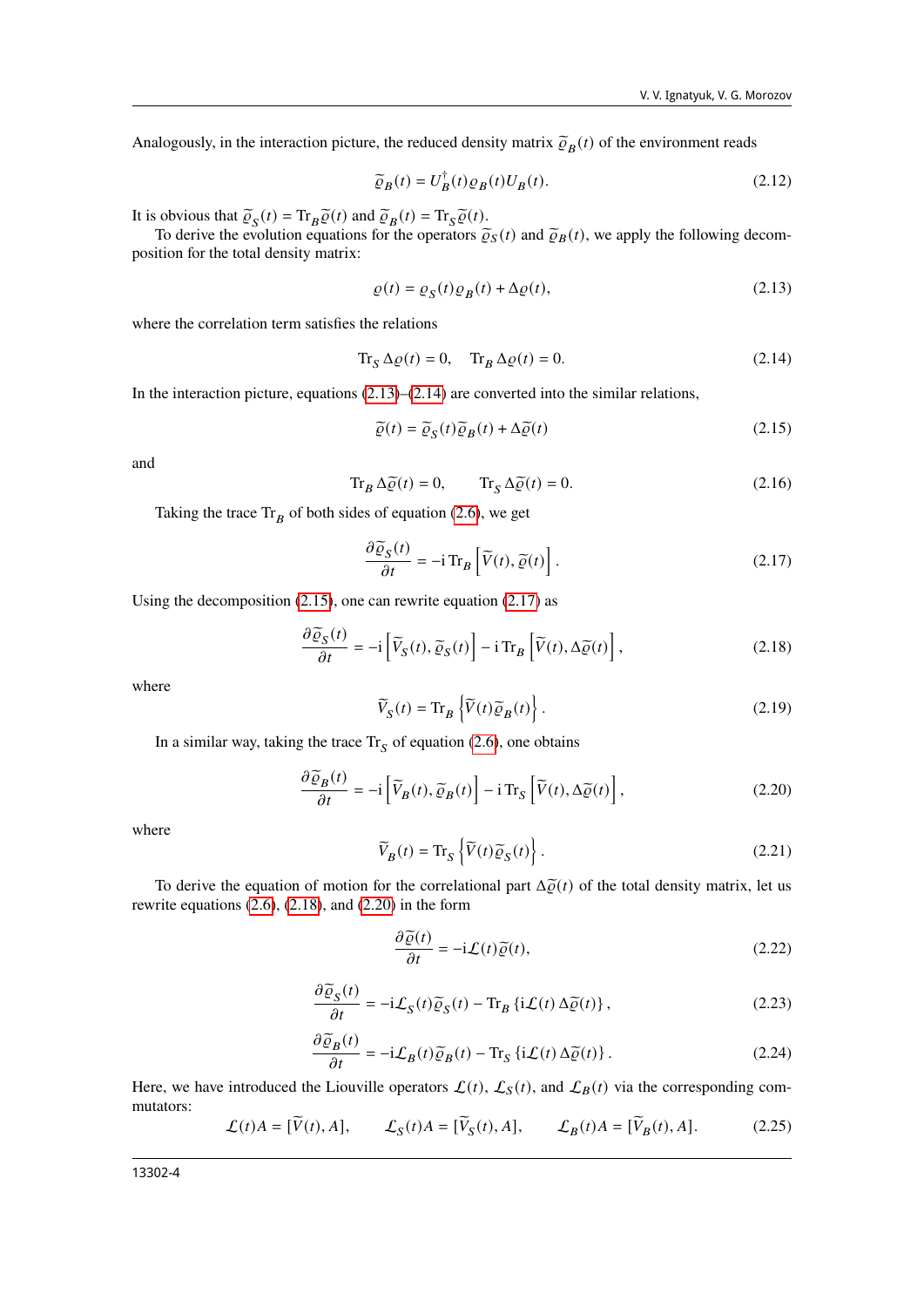Using the decomposition  $(2.15)$  and taking into account equations  $(2.22)$ – $(2.24)$ , one can obtain the equation of motion for the correlation contribution to the total density matrix,

$$
\frac{\partial \Delta \widetilde{\varrho}}{\partial t} = -i\mathcal{L}\widetilde{\varrho} - \widetilde{\varrho}_S \left\{ -i\mathcal{L}_B \widetilde{\varrho}_B - \text{Tr}_S \left\{ i\mathcal{L} \Delta \widetilde{\varrho} \right\} \right\} - \widetilde{\varrho}_B \left\{ -i\mathcal{L}_S \widetilde{\varrho}_S - \text{Tr}_B \left\{ i\mathcal{L} \Delta \widetilde{\varrho} \right\} \right\}.
$$
 (2.26)

The above equation can be rewritten in a more compact form,

<span id="page-4-1"></span>
$$
\left(\frac{\partial}{\partial t} + Q(t)\mathbf{i}\mathcal{L}(t)Q(t)\right)\Delta\widetilde{\varrho}(t) = -Q(t)\mathbf{i}\mathcal{L}(t)\widetilde{\varrho}_S(t)\widetilde{\varrho}_B(t),\tag{2.27}
$$

using the superoperators

$$
Q(t) = 1 - \mathcal{P}(t), \qquad \mathcal{P}(t)A = \widetilde{\varrho}_S(t) \operatorname{Tr}_S A + \widetilde{\varrho}_B(t) \operatorname{Tr}_B A. \tag{2.28}
$$

It can be shown that, when acting on operators with zero trace, Tr $A = 0$ , the superoperator  $\mathcal{P}(t)$  satisfies the relation  $\mathcal{P}^2(t) = \mathcal{P}(t)$ , i.e., it is a projector. A formal solution of equation [\(2.27\)](#page-4-1) is

<span id="page-4-2"></span>
$$
\Delta \widetilde{\varrho}(t) = -i \int_{0}^{t} dt' \, \mathcal{U}(t, t') \mathcal{Q}(t') \mathcal{L}(t') \widetilde{\varrho}_{S}(t') \widetilde{\varrho}_{B}(t'), \tag{2.29}
$$

where the superoperator  $\mathcal{U}(t, t')$  satisfies the equation of motion

$$
\frac{\partial \mathcal{U}(t,t')}{\partial t} = -iQ(t)\mathcal{L}(t)Q(t)\mathcal{U}(t,t'), \qquad \mathcal{U}(t',t') = 1,
$$
\n(2.30)

and has an explicit form

$$
\mathcal{U}(t,t') = \exp_{+}\left\{-i \int_{t'}^{t} d\tau \, Q(\tau) \mathcal{L}(\tau) Q(\tau)\right\}.
$$
 (2.31)

 Substituting expression [\(2.29\)](#page-4-2) into equations [\(2.23\)](#page-3-8) and [\(2.24\)](#page-3-7), we arrive at the closed system of equations for the reduced density matrices,

<span id="page-4-3"></span>
$$
\frac{\partial \widetilde{\varrho}_S(t)}{\partial t} = -i\mathcal{L}_S(t)\widetilde{\varrho}_S(t) - \int_0^t dt' \operatorname{Tr}_B \left\{ \mathcal{L}(t)\mathcal{U}(t,t')\mathcal{Q}(t')\mathcal{L}(t')\widetilde{\varrho}_S(t')\widetilde{\varrho}_B(t') \right\},\tag{2.32}
$$

<span id="page-4-4"></span>
$$
\frac{\partial \widetilde{\varrho}_B(t)}{\partial t} = -i\mathcal{L}_B(t)\widetilde{\varrho}_B(t) - \int_0^t dt' \operatorname{Tr}_S \left\{ \mathcal{L}(t)\mathcal{U}(t,t')\mathcal{Q}(t')\mathcal{L}(t')\widetilde{\varrho}_S(t')\widetilde{\varrho}_B(t') \right\}.
$$
 (2.33)

However, equation [\(2.32\)](#page-4-3) cannot be considered yet as a master equation for the open quantum system since it depends on the reduced density matrix of the environment. Solving equation [\(2.33\)](#page-4-4) with respect to the density matrix of the environment  $\tilde{\varrho}_B(t)$  seems unrealistic. Thus, the only way is to use some approximations for  $\tilde{\varrho}_B(t)$  obtainable from equation [\(2.33\)](#page-4-4). This is a subject of the next section.

## <span id="page-4-0"></span>**3. Master equation for**  $\widetilde{\varrho}_S(t)$ **: weak coupling approximation**

Let us start this section with two assumptions:

• If the subsystem  $S$  is small compared to the environment  $B$ , it is reasonable to suppose that, for sufficiently small time t, the state of the environment is close to  $\rho_B(0)$ . Based on the above assumption, we write the solution of equation [\(2.33\)](#page-4-4) as

<span id="page-4-5"></span>
$$
\widetilde{\varrho}_B(t) \approx \varrho_B(0) - \int_0^t dt' \,\mathrm{i}\mathcal{L}_B(t')\varrho_B(0). \tag{3.1}
$$

The above assumption means that we restrict the equation for  $\tilde{\varrho}_B(t)$  by the first order in the interaction.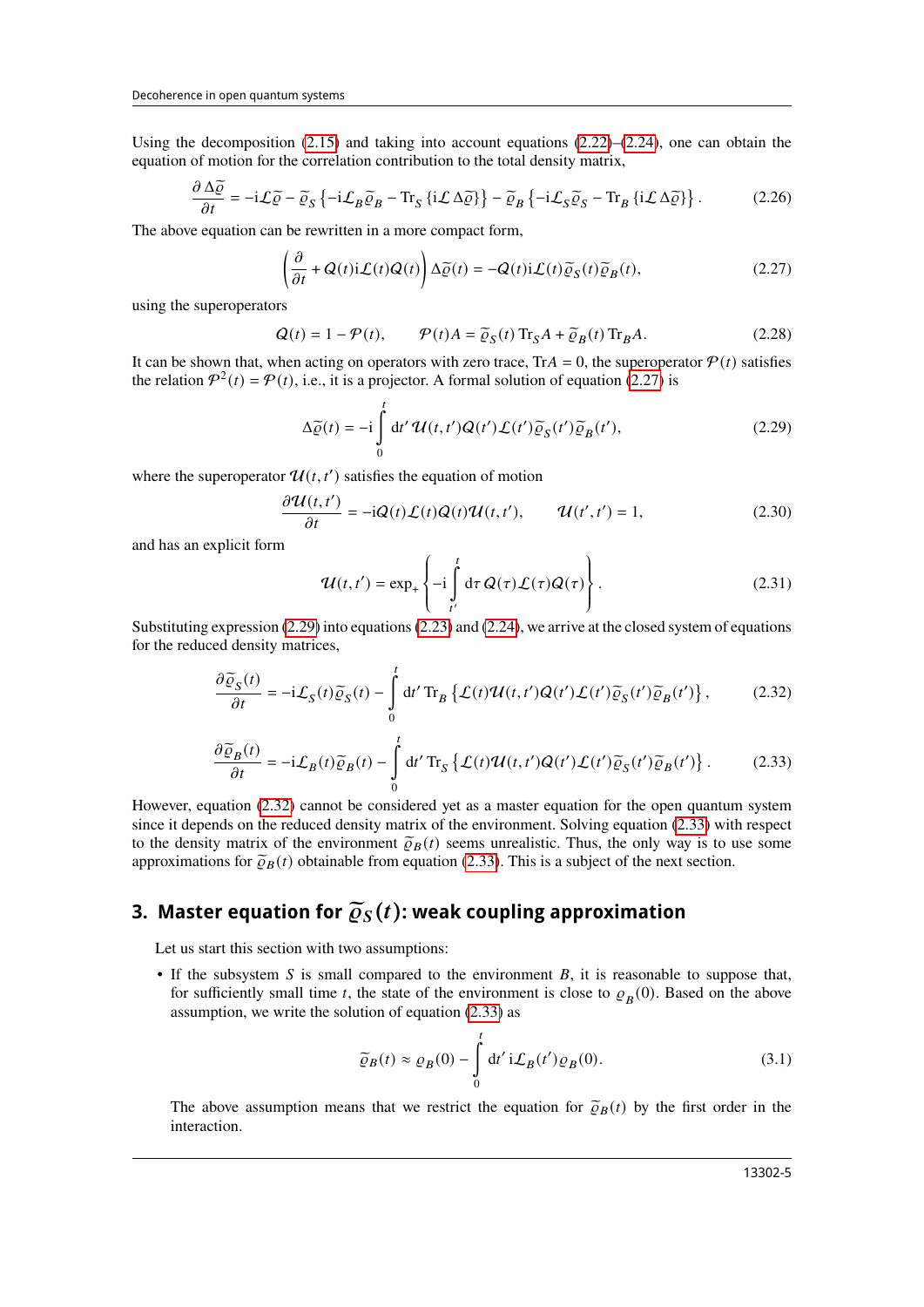• On the right-hand side of equation [\(2.32\)](#page-4-3), we set  $\mathcal{U}(t, t') = 1$  and  $\tilde{\varrho}_B(t') = \varrho_B(0)$ , ensuring the integral terms to be precisely of the 2nd order in integration integral terms to be precisely of the 2nd order in interaction.

Based on these approximations, we get

<span id="page-5-0"></span>
$$
\frac{\partial \widetilde{\varrho}_{S}(t)}{\partial t} = -i\mathcal{L}_{S}(t)\widetilde{\varrho}_{S}(t) - \int_{0}^{t} dt' \operatorname{Tr}_{B} \left\{ \mathcal{L}(t)Q^{(0)}(t')\mathcal{L}(t')\widetilde{\varrho}_{S}(t')\varrho_{B}(0) \right\},\tag{3.2}
$$

where

$$
Q^{(0)}(t)A = A - \tilde{\varrho}_S(t) \operatorname{Tr}_S A - \varrho_B(0) \operatorname{Tr}_B A.
$$
\n(3.3)

After some manipulations with the r.h.s. of equation [\(3.2\)](#page-5-0), which are described in detail in the Appendix A of our recent paper [\[26\]](#page-13-25), we obtain the final master equation in the interaction picture:

<span id="page-5-1"></span>
$$
\frac{\partial \widetilde{\varrho}_{S}(t)}{\partial t} = -i\mathcal{L}_{S}^{(0)}(t)\widetilde{\varrho}_{S}(t) - \int_{0}^{t} dt' \left[ R_{S}(t, t'), \widetilde{\varrho}_{S}(t) - \widetilde{\varrho}_{S}(t') \right]
$$

$$
-\int_{0}^{t} dt' \left\{ \text{Tr}_{B} \left\{ \mathcal{L}(t)\mathcal{L}(t')\widetilde{\varrho}_{S}(t')\varrho_{B}(0) \right\} - \mathcal{L}_{S}^{(0)}(t)\mathcal{L}_{S}^{(0)}(t')\widetilde{\varrho}_{S}(t') \right\},
$$
(3.4)

where we have used the denotation

<span id="page-5-3"></span>
$$
R_S(t, t') = \text{Tr}_B \left\{ \widetilde{V}(t) \mathcal{L}_B(t') \varrho_B(0) \right\} = \text{Tr}_B \left\{ \left[ \widetilde{V}(t), \widetilde{V}_B(t') \right] \varrho_B(0) \right\} \tag{3.5}
$$

for the kernel of the first integral in equation [\(3.4\)](#page-5-1), while the operator  $\mathcal{L}_{S}^{(0)}(t)$  is defined as

$$
\mathcal{L}_S^{(0)}(t)A = \left[ \widetilde{V}_S^{(0)}(t), A \right], \qquad \widetilde{V}_S^{(0)} = \text{Tr}_B \left\{ \widetilde{V}(t)\varrho_B(0) \right\}. \tag{3.6}
$$

Some comments on the structure of master equation [\(3.4\)](#page-5-1) are quite pertinent at this stage:

• The first term on the r.h.s. vanishes if  $\rho_B(0)$  is the *equilibrium* density matrix of the bath and

 $\text{Tr}_B \left\{ V \varrho_B(0) \right\} = 0.$ 

- In the above case, the term  $\mathcal{L}_S^{(0)}(t)\mathcal{L}_S^{(0)}(t')$  also vanishes. It is shown in section [4](#page-7-0) that the terms with  $\mathcal{L}_S^{(0)}$  describe an influence of the initial correlations in the open quantum systems. In particular, the non-integral term contributes to the non-dissipative properties, whereas the integral term represents a new channel of dissipation related to the initial preparation of the system.
- The second term in the r.h.s. has some interesting properties:

[1](#page-5-2)) It vanishes in the Markovian limit<sup>1</sup>, when the dynamics of the kinetic kernel  $R_S(t, t')$  is considered fast in comparison with the time evolution of the density matrix; then we set  $\tilde{\varrho}_S(t') \approx \tilde{\varrho}_S(t)$  $\tilde{\varrho}_S(t)$ .

2) This term is *nonlinear* in  $\tilde{\varrho}_S$  since the operator  $\tilde{V}_B(t')$  appearing in equation [\(3.5\)](#page-5-3) depends on  $\tilde{\varrho}_S(t')$  [see also equation [\(2.21\)](#page-3-9)]. A nonlinearity appears due to consideration of the intrinsic<br>dynamics of the environment by means of the time evolution of the reduced density matrix  $\tilde{\varrho}_D(t)$ . dynamics of the environment by means of the time evolution of the reduced density matrix  $\tilde{\rho}_B(t)$ . There is some resemblance with the basic points following from the quantum kinetic theory [\[22,](#page-13-21) [24\]](#page-13-23), where the running correlations yield nonlinear terms in the kinetic equations, vanishing in the Markovian limit.

<span id="page-5-2"></span><sup>1</sup>One should distinguish two kinds of approximation for the integrand. The first one looks as  $\int_0^t$  K(t − τ) f(τ)dτ ≈  $\int_0^t$  K(t − τ)dτf(t). This approximation is often called *the MA of the 1st kind* [\[15\]](#page-13-14) or the *Redfield approximation* (dealt with the corresponding Redfield equation [\[14\]](#page-13-13) for the reduced density matrix of the subsystem *S*). The other approximation,  $\int_0^t \mathcal{K}(t-\tau) f(\tau) d\tau \approx \int_0^{\infty} d\tau \mathcal{K}(t-\tau) d\tau f(t)$  is known as *the MA of the 2nd kind* [\[15\]](#page-13-14), very often [\[22\]](#page-13-21) referred to just as *the Markovian approximation*. In this paper, we use the MA of the 1st kind only.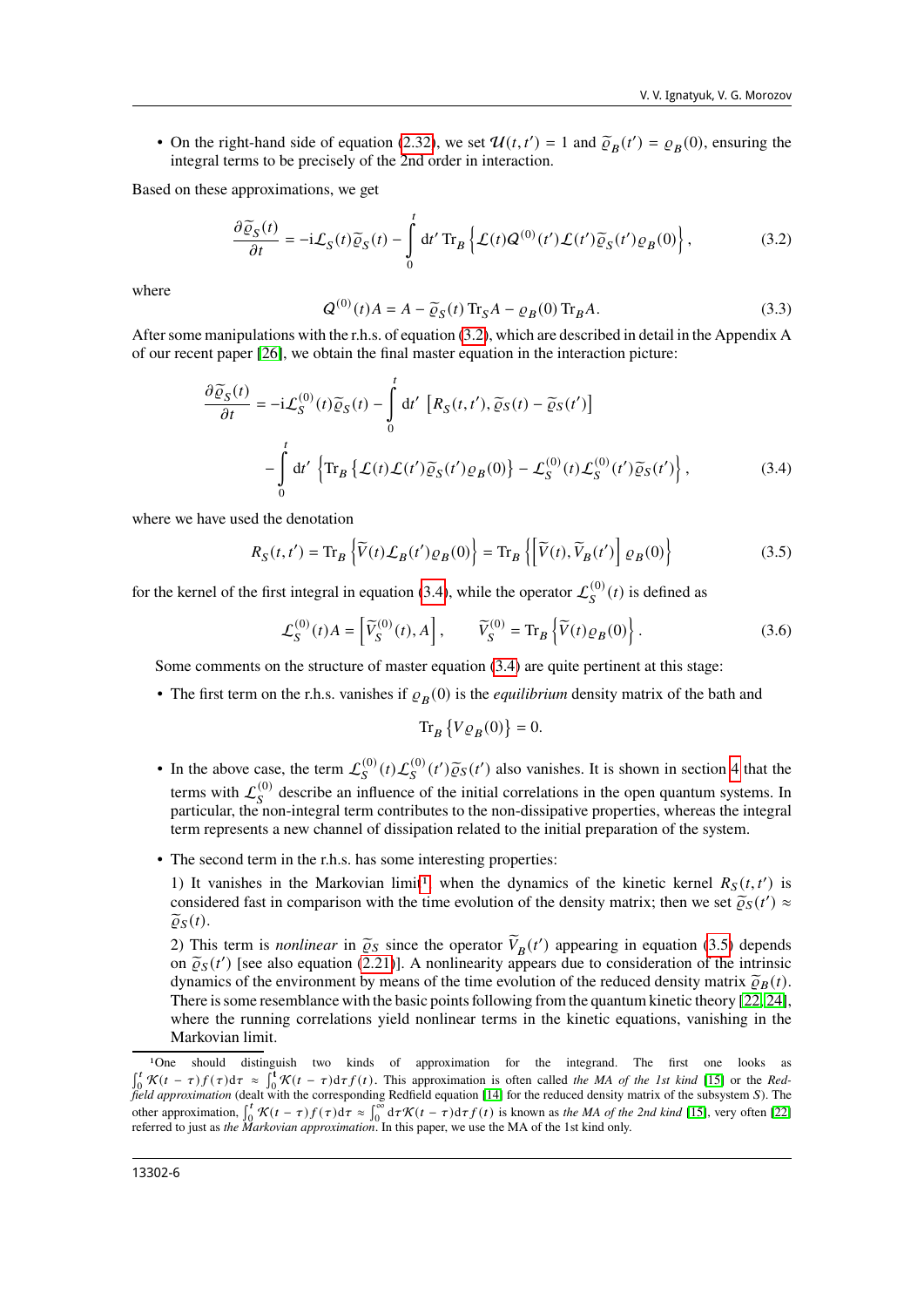It was mentioned in the end of the previous section that the system of equations  $(2.32)$ – $(2.33)$  for the reduced density matrices is unmanageable, and obtaining of the master equation for  $\tilde{\varrho}_S(t)$  in higher orders in interaction is possible only via some iterative scheme. The eventual master equation would be too cumbersome to be manipulated with. Nevertheless, some possible conclusions can be anticipated by remembering the results which follow from the quantum kinetic theory. For instance, a contribution of the dynamical correlations is known to remain in the Markovian limit [\[22\]](#page-13-21) if high order approximation in the coupling strength is performed. The origin of the above dynamical correlations [\[27\]](#page-13-26) can be mapped to our concept of the intrinsic bath dynamics. Thus, we could expect the presence of the BD term even in the Markovian limit, as opposed to the above mentioned zeroth contribution following in MA from equation [\(3.4\)](#page-5-1).

On the other hand, as it is shown in section [4,](#page-7-0) the obtained non-Markovian master equation [\(3.4\)](#page-5-1), though it is formally of the second order in  $\mathcal{L}(t)$ , contains explicitly all the orders in the interaction, if one is going to pass to its convolutionless counterpart. Thus, the latter approach seems to be much easier but not less effective, and generally there is no special need to construct the non-Markovian master equations of higher order in the coupling strength.

Now, it would be instructive to compare the obtained results with those that follow from the traditional ZN projection scheme. In this scheme, one usually uses a different decomposition for the total density matrix instead of [\(2.15\)](#page-3-2),

<span id="page-6-0"></span>
$$
\widetilde{\varrho}(t) = \widetilde{\varrho}_S(t)\varrho_B(0) + \delta \widetilde{\varrho}(t). \tag{3.7}
$$

It is important to note that  $[c.f.$  equations  $(2.16)]$  $(2.16)]$ 

<span id="page-6-2"></span>
$$
\operatorname{Tr}_{B} \delta \widetilde{\varrho}(t) = 0, \qquad \operatorname{Tr}_{S} \delta \widetilde{\varrho}(t) \neq 0. \tag{3.8}
$$

In fact, decomposition [\(3.7\)](#page-6-0) means that one neglects the intrinsic dynamics of the environment by assuming the reduced density matrix of the bath to be equal to its initial value at any time,  $\rho_B(t) \equiv \rho_B(0)^2$  $\rho_B(t) \equiv \rho_B(0)^2$ . Note that the initial state  $\rho_B(0)$  of the environment should not necessarily be equilibrium: it may contain information about the initial system–bath correlations arising due to the *selective* [\[25\]](#page-13-24) quantum measurements, as it occurs in the case under study (see section [4\)](#page-7-0) or *non-selective* measurements [\[14,](#page-13-13) [31,](#page-13-27) [32\]](#page-13-28).

It is pointed out in [\[28\]](#page-13-29) that the ZN projection technique can be viewed as a particular version of the non-equilibrium statistical operator method (NSO), when the interaction term is not taken into account in the relevant distribution  $\tilde{\rho}_{rel}(t)$ . The relevant statistical operator is usually considered as the distribution, relating the initial state of the system to the NSO  $\tilde{\rho}(t)$  through the decomposition

$$
\widetilde{\varrho}(t) = \widetilde{\varrho}_{\text{rel}}(t) + \Delta \widetilde{\varrho}(t) \tag{3.9}
$$

[c.f. equations [\(2.15\)](#page-3-2) and [\(3.7\)](#page-6-0)]. Since in the limit  $t \to \infty$  the system attains an equilibrium state [\[22\]](#page-13-21), the correlational part  $\Delta \tilde{\rho}(t)$  of the total density matrix approaches zero only if the interaction V is included into the relevant distribution. Otherwise, like in the case [\(3.7\)](#page-6-0) of the ZN projection method and its generalization [\(2.15\)](#page-3-2),  $\lim_{t \to \infty} \delta \tilde{\varrho}(t) \neq 0$  and  $\lim_{t \to \infty} \Delta \tilde{\varrho}(t) \neq 0$ , since the equilibrium distribution of the composite system is not factorisable in the operators, belonging to the different subsystems  $S$  and  $B$ . Here, we leave aside all the peculiarities dealing with the system tending to equilibrium, and refer our readers to the papers [\[27,](#page-13-26) [28\]](#page-13-29).

Secondly, the expression  $(3.8)$  renders the main disadvantage of the ZN projection method quite obvious: the state of the environment is postulated to be described by an equilibrium distribution plus some correction  $\text{Tr}_{\mathcal{S}}\delta\tilde{\rho}(t)$ , which seems reasonable only for the case of small interactions. On the contrary, the generalization of the ZN method implies that the reduced density matrix of the environment has its own dynamics, completely incorporated in the distribution  $\tilde{\varrho}_B(t)$ , see equations (2.13) and (2.17) in [\[29\]](#page-13-30), whereas approximation [\(3.1\)](#page-4-5) can be treated as its linearized version.

<span id="page-6-1"></span><sup>&</sup>lt;sup>2</sup>It should be noted that in the original ZN scheme [\[14\]](#page-13-13) it is supposed that  $[H_B, \varrho_B(0)] = 0$ , i.e., the bath is initially in thermal equilibrium. If this initial state differs from thermal equilibrium, it is natural to write the decomposition of  $\rho(t)$  in the form  $\rho(t) = \rho_S(t)\rho_B^{(0)}(t) + \delta \rho(t)$ , where  $\rho_B^{(0)}(t) = U_B(t)\rho_B(0)U_B^{\dagger}(t) \equiv e^{-iH_Bt}\rho_B(0)e^{iH_Bt}$ .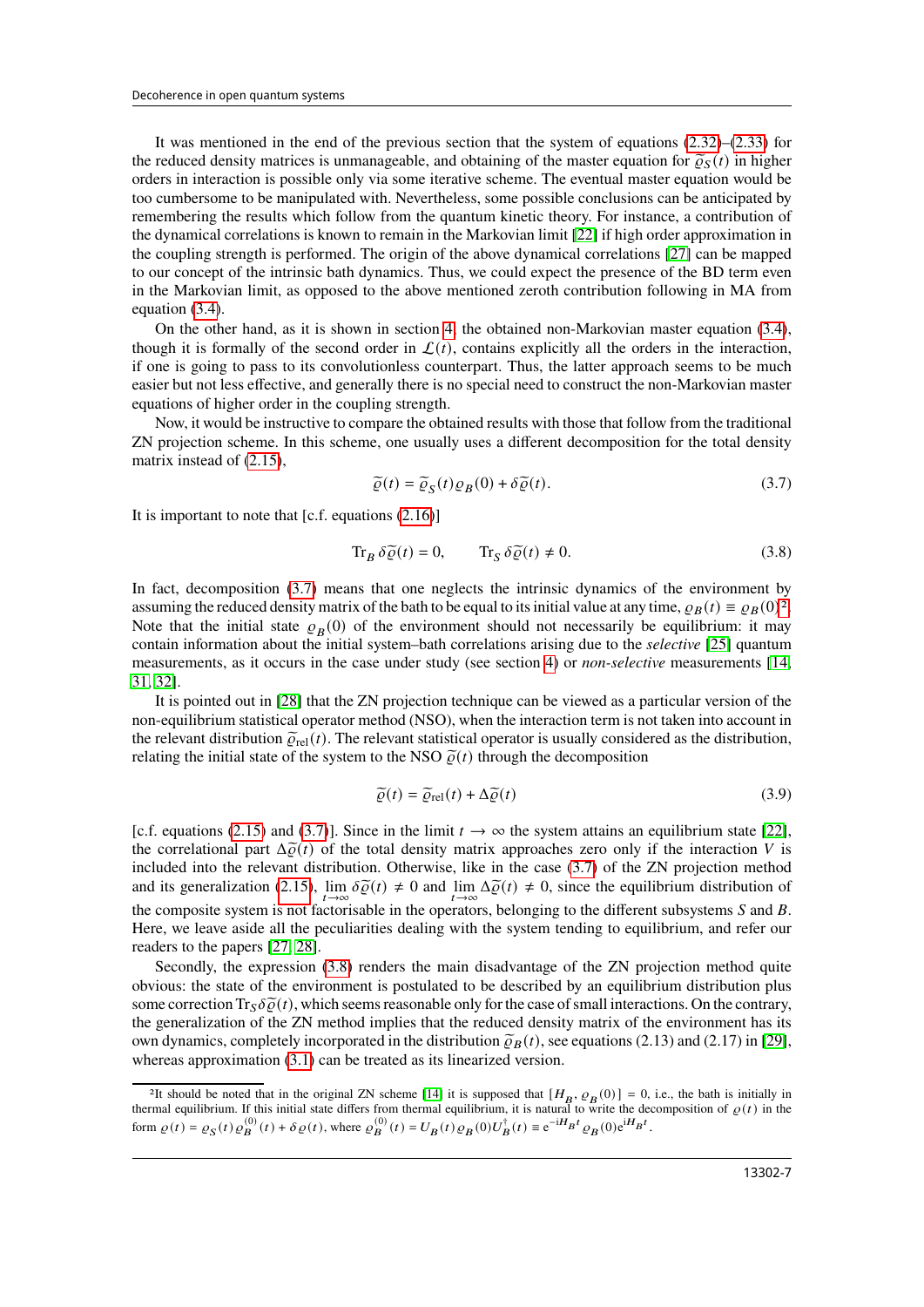In the weak coupling limit (see Appendix B in [\[26\]](#page-13-25) for details), the ZN master equation looks as follows:

<span id="page-7-1"></span>
$$
\frac{\partial \widetilde{\varrho}_{S}(t)}{\partial t} = -i\mathcal{L}_{S}^{(0)}(t)\widetilde{\varrho}_{S}(t) - \int_{0}^{t} dt' \left\{ \text{Tr}_{B} \left\{ \mathcal{L}(t)\mathcal{L}(t')\widetilde{\varrho}_{S}(t')\varrho_{B}(0) \right\} - \mathcal{L}_{S}^{(0)}(t)\mathcal{L}_{S}^{(0)}(t')\widetilde{\varrho}_{S}(t') \right\}.
$$
 (3.10)

Note that the above reasoning should not be misleading about a formal resemblance of the equation for the density matrix of the environment  $\tilde{\varrho}_B(t) = \varrho_B(0) + \text{Tr}_S \delta \tilde{\varrho}(t)$ , which follows from the relations (3.7) (3.8) of the ZN method, and the approximation (3.1) in our generalized projecting scheme. The final  $(3.7)$ – $(3.8)$  of the ZN method, and the approximation  $(3.1)$  in our generalized projecting scheme. The final results for the master equations [\(3.4\)](#page-5-1) and [\(3.10\)](#page-7-1) are completely different, since they are derived starting from two different basic points: there is only one equation for the reduced density matrix of the open quantum system in the framework of the ZN projection technique, while taking the BD into consideration one deals with the coupled chain of equations for  $\tilde{\varrho}_s(t)$  and  $\tilde{\varrho}_s(t)$ , see equations [\(2.32\)](#page-4-3)–[\(2.33\)](#page-4-4). As a consequence, in contrast to equation [\(3.4\)](#page-5-1), the master equation [\(3.10\)](#page-7-1) does not contain a nonlinear term with  $R<sub>S</sub>(t, t')$  due to the intrinsic dynamics of the environment being excluded from consideration. Nevertheless, in the Markovian limit, both master equations are identical. This is quite obvious, since the effect of BD [considered in terms of  $\tilde{\varrho}_B(t)$ ] is expected to manifest itself only in the initial stage of the system evolution.

To check out the consistency and robustness of the generalized projection scheme, one should use the master equation [\(3.4\)](#page-5-1) to derive the quantum kinetic equations for the observables in some simple models (preferably, exactly solvable ones). This is done in the next section, where we obtain a dynamic equation for coherence, considering the purely dephasing model [\[25\]](#page-13-24).

#### <span id="page-7-0"></span>**4. Non-Markovian quantum kinetic equation for a dephasing model**

We consider a simple version of a spin-boson model describing the two-state system  $(S)$  coupled to the bath  $(B)$  of harmonic oscillators [\[25,](#page-13-24) [30\]](#page-13-31). In the spin representation for a qubit, the total Hamiltonian of the model is written as

<span id="page-7-2"></span>
$$
H = H_S + H_B + V = \frac{\omega_0}{2}\sigma_3 + \sum_k \omega_k b_k^{\dagger} b_k + \sigma_3 \sum_k (g_k b_k^{\dagger} + g_k^* b_k), \tag{4.1}
$$

where  $\omega_0$  is the energy difference between the excited state  $|1\rangle$  and the ground state  $|0\rangle$  of the qubit, and  $\sigma_3$  is the 3rd Pauli matrix  $\sigma_i$ ,  $i = \{1, 2, 3\}$ . Bosonic creation and annihilation operators  $b_k^{\dagger}$  and  $b_k$ correspond to the k-th bath mode with the frequency  $\omega_k$ .

Since  $\sigma_3$  commutes with Hamiltonian [\(4.1\)](#page-7-2), it does not evolve in time,  $\sigma_3(t) = \sigma_3$ . Hence, the interaction operator can be easily expressed as

$$
\widetilde{V}(t) \equiv \sigma_3 \sum_{k} \mathcal{F}_k(t) = \sigma_3 \sum_{k} \left\{ g_k(t) b_k^{\dagger} + g_k^*(t) b_k \right\}, \qquad g_k(t) = g_k \exp(i\omega_k t). \tag{4.2}
$$

Let us introduce in a usual fashion the spin inversion operators  $\sigma_{\pm} = (\sigma_1 \pm i \sigma_2)/2$ , which obey the permutation relations  $[\sigma_3, \sigma_{\pm}] = \pm 2\sigma_3$ . Our task is to obtain the quantum kinetic equations for the mean values  $\langle \tilde{\sigma}_{\pm} \rangle_{S}^{t} = \text{Tr}_{S} \{ \tilde{\rho}_{S}(t) \sigma_{\pm} \}$  dealing with the system coherence. For simplicity, we consider the case with  $\langle \overline{\sigma}_+ \rangle_s^t$ , since the equation for  $\langle \overline{\sigma}_- \rangle_s^t$  can be easily obtained in a similar manner.<br>Listing the basic equation (3.4) for the reduced density matrix  $\overline{\hat{\sigma}}_c(t)$  and taking a t

Using the basic equation [\(3.4\)](#page-5-1) for the reduced density matrix  $\tilde{\rho}_S(t)$  and taking a trace over the system variables, one can derive the following kinetic equation:

<span id="page-7-3"></span>
$$
\frac{\partial \langle \tilde{\sigma}_{+} \rangle_{S}^{t}}{\partial t} = i \left\langle \left[ \tilde{V}_{S}^{(0)}(t), \tilde{\sigma}_{+} \right] \right\rangle_{S}^{t} + \int_{0}^{t} dt' \left\langle \left[ R_{S}(t, t'), \tilde{\sigma}_{+} \right] \rangle_{S}^{t} - \left\langle \left[ R_{S}(t, t'), \tilde{\sigma}_{+} \right] \right\rangle_{S}^{t'} \right\rangle
$$

$$
- \int_{0}^{t} dt' \left\langle \left\langle \left[ \tilde{V}(t), \left[ \tilde{V}(t'), \tilde{\sigma}_{+} \right] \right] \right\rangle_{B} \right\rangle_{S}^{t'} + \left\langle \left[ \tilde{V}_{S}^{(0)}(t), \left[ \tilde{V}_{S}^{(0)}(t'), \tilde{\sigma}_{+} \right] \right] \right\rangle_{S}^{t'} \right\rangle, \tag{4.3}
$$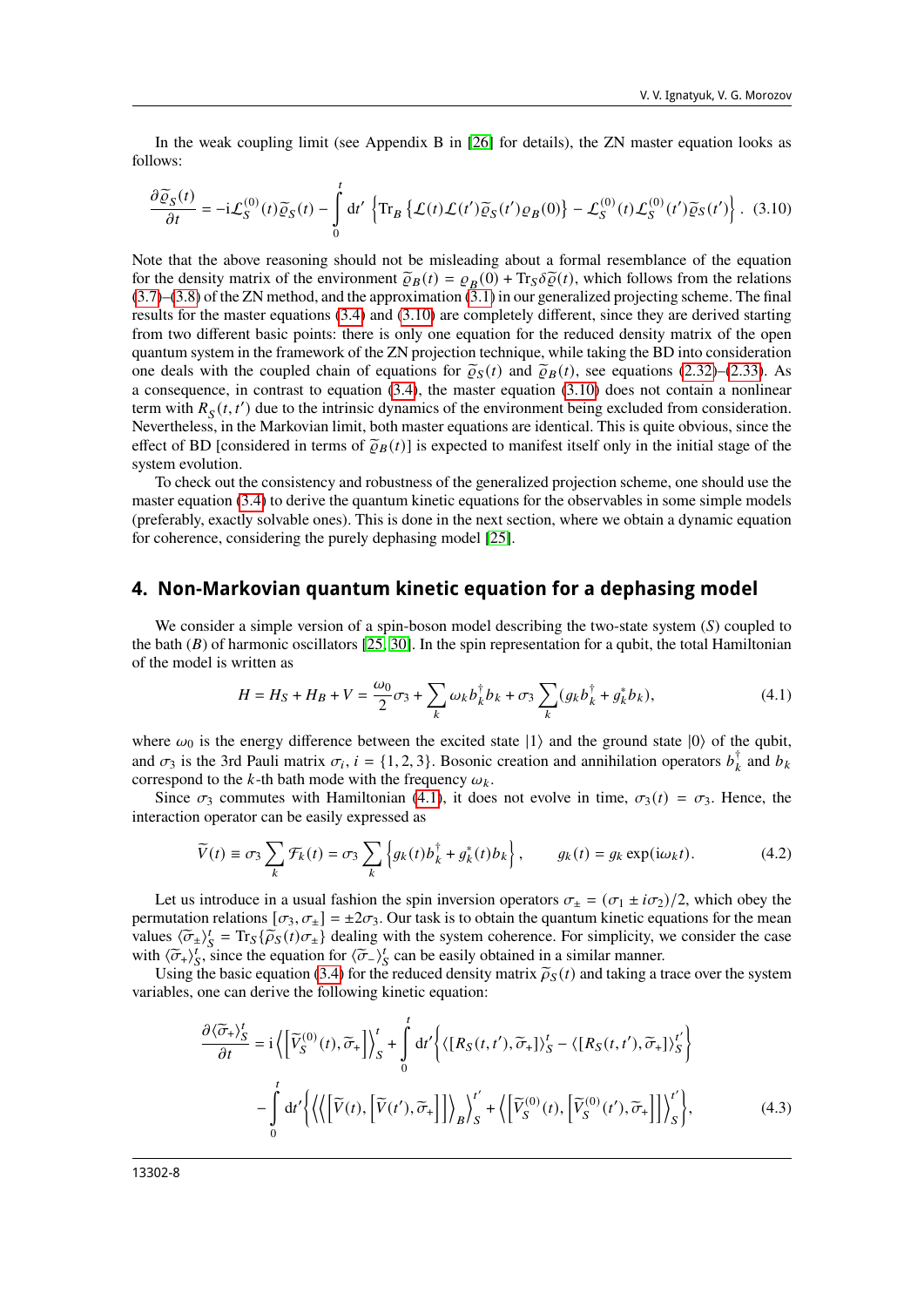where we denote the bath averaging as  $\langle \ldots \rangle_B \equiv \text{Tr}_B \{ \varrho_B(0) \ldots \}.$ 

Having calculated all commutators in equation [\(4.3\)](#page-7-3) and having performed thermal averaging (see Appendixes C and D in [\[26\]](#page-13-25) for details), we can write down the final kinetic equation for the generalized coherence:

<span id="page-8-0"></span>
$$
\frac{d \langle \tilde{\sigma}_{+} \rangle_{S}^{t}}{dt} = i A_{\text{init}} \int_{0}^{\infty} \frac{J(\omega)}{\omega} \cos \omega t \, d\omega \, \langle \tilde{\sigma}_{+} \rangle_{S}^{t}
$$
\n
$$
- i \langle \sigma_{3} \rangle \int_{0}^{t} \left\{ \int_{0}^{\infty} J(\omega) \sin[\omega(t - t')] d\omega \right\} \left( \langle \tilde{\sigma}_{+} \rangle_{\tilde{S}}^{t} - \langle \tilde{\sigma}_{+} \rangle_{S}^{t'} \right) dt'
$$
\n
$$
- \int_{0}^{t} \left\{ \frac{1}{2} \int_{0}^{\infty} J(\omega) \coth\left(\frac{\omega}{2k_{\text{B}}T}\right) \cos[\omega(t - t')] d\omega \right\}
$$
\n
$$
- 2(A_{\text{init}}^{2} - 1) \int_{0}^{\infty} \frac{J(\omega)}{\omega} \cos \omega t \, d\omega \int_{0}^{\infty} \frac{J(\omega')}{\omega'} \cos \omega' t' \, d\omega' \right\} \langle \tilde{\sigma}_{+} \rangle_{S}^{t'} dt', \qquad (4.4)
$$

where the quantity

<span id="page-8-2"></span>
$$
A_{\text{init}} = \frac{\exp(\beta \omega_0/2)(1 - \langle \sigma_3 \rangle) - \exp(-\beta \omega_0/2)(1 + \langle \sigma_3 \rangle)}{\exp(\beta \omega_0/2)(1 - \langle \sigma_3 \rangle) + \exp(-\beta \omega_0/2)(1 + \langle \sigma_3 \rangle)}
$$
(4.5)

is related to the initial correlations (in other words, it deals with the initial preparation of the system due to some kind of the quantum measurement [\[25,](#page-13-24) [31\]](#page-13-27)).

In the kinetic equation [\(4.4\)](#page-8-0), the qubit-bath coupling is modelled by the spectral weight function  $J(\omega)$ taken in its standard form [\[25\]](#page-13-24)

<span id="page-8-1"></span>
$$
J(\omega) = \lambda \Omega^{1-s} \omega^s \exp(-\omega/\Omega). \tag{4.6}
$$

The parameter  $\lambda \sim |g_k|^2$  in equation [\(4.6\)](#page-8-1) denotes a dimensionless coupling constant, while  $\Omega$  is the cut-off frequency. Depending on the exponent  $s$ , we can distinguish three coupling regimes: the sub-Ohmic at  $0 < s < 1$ , the Ohmic at  $s = 1$ , and the super-Ohmic at  $s > 1$ .

Let us discuss some peculiarities of the quantum kinetic equation [\(4.4\)](#page-8-0). First of all, we recall that the second term in the r.h.s. of [\(4.4\)](#page-8-0) vanishes in the Markovian limit. On the other hand, we can always pass from the mean values in the interaction picture to the averages taken with the statistical operator  $\rho_S(t)$ according to the rule  $\langle \tilde{\sigma}^+ \rangle^t_S \to \exp(-i\omega_0 t) \langle \sigma^+ \rangle^t_S$ . Then, the second term in the r.h.s. of [\(4.4\)](#page-8-0), being an imaginary one along with the first (non discipative or "quasi-free") term should add up to cut, vial d imaginary one, along with the first (non-dissipative or "quasi-free") term should add up to  $\omega_0 t$ , yielding the corresponding phase shift [\[25\]](#page-13-24).

Secondly, the initial state of the qubit contributes to the quasi-free term as well as to the last summand in the r.h.s. of equation [\(4.4\)](#page-8-0) via  $A_{init}$ . Besides, while the kinetic kernels in the 2nd and the 3rd terms have a usual form  $\mathcal{K}(t-t')$ , this is not the case for the last term dealing with the initial correlations in the "qubit+bath" system. This is not surprising: the dynamics of initial correlations is not a stationary process with a typical convolution dependence; the initial correlations decay in time due to the aging effect [\[33\]](#page-13-32). Thirdly, the contribution of the initial correlations is of the 4th order in interaction.

In our recent paper [\[26\]](#page-13-25) we solved the generic non-Markovian equation [\(4.4\)](#page-8-0) numerically. We considered the Ohmic and super-Ohmic (with  $s = 3/2$ ) qubit-bath coupling and studied the qubit dynamics at both low and high temperatures. The results were not quite satisfactory from the physical point of view: the BD being taken into account led to an uncontrollable increase of Im $\langle \tilde{\sigma}_+(t) \rangle$  at low temperatures. The picture was not improved much even at high temperatures, since the imaginary part of the system coherence tended to saturation. This contradicts the conclusions made in [\[25\]](#page-13-24) that the partial decoherence is admitted only at the strong super-Ohmic regime with  $s > 2$ , while at smaller values of the ohmicity index the system coherence always tends to zero at large times. Since no systematic analysis can be proposed in the non-Markovian regime but only the possibility to solve the kinetic equations numerically, and since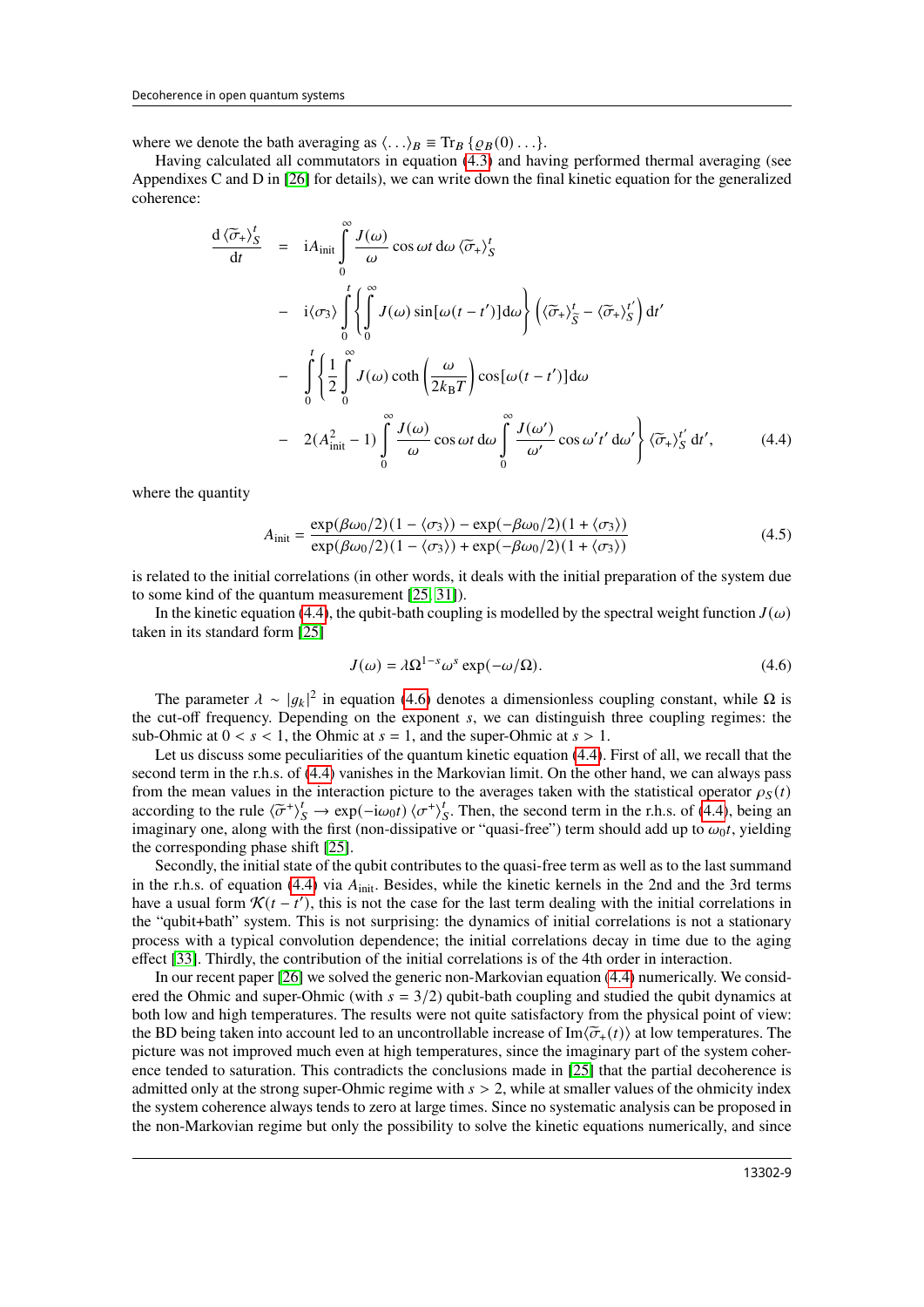the reasons leading to the above mentioned unphysical behaviour of the coherence were formulated only qualitatively, we perform the  $MA<sup>3</sup>$  $MA<sup>3</sup>$  $MA<sup>3</sup>$  of equation [\(4.4\)](#page-8-0) to obtain exact analytical expressions and to study the system dynamics more carefully.

The first term in the the r.h.s. of equation [\(4.4\)](#page-8-0) is proportional to the time derivative of the phase shift,

<span id="page-9-2"></span>
$$
\chi(t) = \frac{\sinh(\beta\omega_0/2) - \langle \sigma_3 \rangle \cosh(\beta\omega_0/2)}{\cosh(\beta\omega_0/2) - \langle \sigma_3 \rangle \sinh(\beta\omega_0/2)} \Phi(t), \qquad \Phi(t) = \int_0^\infty d\omega J(\omega) \frac{\sin \omega t}{\omega^2},
$$
(4.7)

which is nothing else but the linearized over  $\Phi(t)$  version of the expression (32) from [\[25\]](#page-13-24). Furthermore, taking the generalized coherence out of the integral in the third term and integrating the kinetic kernel over  $t'$ , we come to the conclusion that it deals with the time derivative of

$$
\gamma(t) = \gamma_{\text{vac}}(t) + \gamma_{\text{th}}(t),
$$
  
\n
$$
\gamma_{\text{vac}}(t) = \int_{0}^{\infty} d\omega J(\omega) \frac{1 - \cos \omega t}{\omega^2}, \qquad \gamma_{\text{th}}(t) = \int_{0}^{\infty} d\omega J(\omega) \left[ \coth(\beta \omega/2) - 1 \right] \frac{1 - \cos \omega t}{\omega^2}, (4.8)
$$

where  $\gamma_{\text{vac}}(t)$  ( $\gamma_{\text{th}}(t)$ ) denotes the vacuum (thermal) contribution to the generalized decoherence.

In a similar way, performing the MA, we verify that the last term of equation [\(4.4\)](#page-8-0) is related to the time derivative of the correlational contribution to the generalized decoherence,

<span id="page-9-1"></span>
$$
\gamma_{\text{cor}}(t) = \frac{1 - \langle \sigma_3 \rangle^2}{2[\cosh(\beta \omega_0/2) - \langle \sigma_3 \rangle \sinh(\beta \omega_0/2)]^2} \Phi(t)^2.
$$
 (4.9)

Again, the expression [\(4.9\)](#page-9-1) is nothing else but the series expansion of equation (31) from [\[25\]](#page-13-24) up to the fourth order in interaction.

Now, let us examine more thoroughly the role of the intrinsic BD, which is described by the second term in the r.h.s. of the kinetic equation [\(4.4\)](#page-8-0). This term has a very specific structure: it does not depend on the temperature **in spite of having been generated by the qubit environment.** In some sense, it is similar to the vacuum contribution  $\gamma_{\text{vac}}(t)$  to the decoherence function. It is obvious that the above similarity is rather coincidental, being a cumulative effect of the applied approximation [\(3.1\)](#page-4-5) for  $\tilde{\rho}_B(t)$ and a specific feature (non-ergodicity) of the dephasing model. To get some more information about the role of BD, let us go beyond the MA and expand the difference of the generalized coherences up to the first order in  $\tau = t - t'$ :

<span id="page-9-3"></span>
$$
\langle \widetilde{\sigma}_+ \rangle_S^t - \langle \widetilde{\sigma}_+ \rangle_S^{t'} = \frac{\mathrm{d}\langle \widetilde{\sigma}_+ \rangle_S^t}{\mathrm{d}t} (t - t') + o(t - t')^2. \tag{4.10}
$$

Since the time derivatives of both the phase shift and the generalized coherence are of the 2nd order in the coupling constant, the second term in the r.h.s. of [\(4.4\)](#page-8-0) is proportional to  $|g_k|^4$ . Thus, taking [\(4.7\)](#page-9-2)–[\(4.10\)](#page-9-3) into account, it is straightforward to solve equation [\(4.4\)](#page-8-0) and to obtain the generalized coherence in its usual form

<span id="page-9-6"></span>
$$
\langle \widetilde{\sigma}_{+} \rangle_{S}^{t} = \langle \widetilde{\sigma}_{+} \rangle_{S}^{t=0} \exp[i \bar{\chi}(t) - \bar{\gamma}(t)]. \tag{4.11}
$$

Here, the renormalized values of the phase shift  $\bar{\gamma}(t)$  and the generalized decoherence  $\bar{\gamma}(t)$  up to the 4th order in interaction read as follows:

<span id="page-9-4"></span>
$$
\bar{\chi}(t) = \chi(t) + \int_{0}^{t} dt' F(t') \frac{d[\gamma_{\text{vac}}(t') + \gamma_{\text{th}}(t')]}{dt'},
$$
\n(4.12)

<span id="page-9-5"></span>
$$
\bar{\gamma}(t) = \gamma_{\text{vac}}(t) + \gamma_{\text{th}}(t) + \gamma_{\text{cor}}(t) - \int_{0}^{t} dt' F(t') \frac{d\chi(t')}{dt'},
$$
\n(4.13)

<span id="page-9-0"></span><sup>3</sup>Formally, it corresponds to the ZN approach in a time convolutionless picture.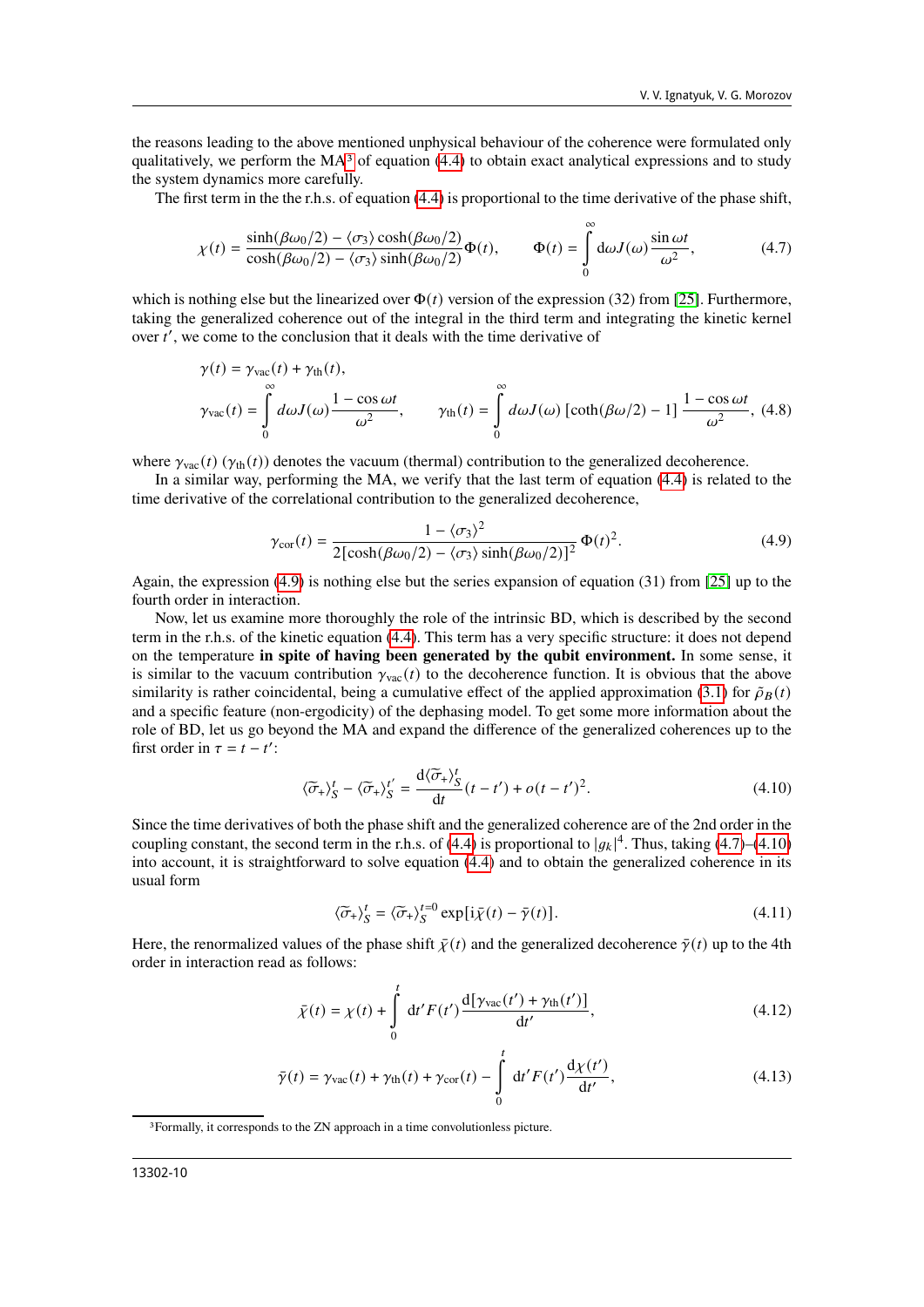

<span id="page-10-2"></span>**Figure 1.** Time dependence of the correlational contribution to the generalized decoherence, Ohmic coupling. Model parameters:  $\omega_0/\Omega = 1$ ,  $\beta\omega_0 = 0.1$ ,  $\langle \sigma_3 \rangle = 0.2$ ,  $\lambda = 1/3$ . The solid, dashed and dotted curves correspond to the exact  $(4.15)$ , renormalized  $(4.16)$  and the ZN  $(4.9)$  expressions.

where the function

$$
F(t) = \langle \sigma_3 \rangle \int_0^t d\tau \tau \left\{ \int_0^\infty J(\omega) \sin \omega \tau d\omega \right\}
$$
 (4.14)

can be calculated explicitly, but is too cumbersome to be presented here. In the integrand of [\(4.12\)](#page-9-4) we omitted  $\gamma_{\text{cor}}(t)$ , since it is already of the 4th order in the coupling constant. At the chosen order in the coupling constant, the BD contribution to the decoherence function vanishes for the initially uncorrelated subsystems [see the equation [\(4.13\)](#page-9-5)], since the phase shift is zero in such a case [\[25\]](#page-13-24). It can be said that the initial correlations and the intrinsic BD are working together in the composite quantum system to enhance or decrease the coherence, depending on the sign of  $\langle \sigma_3 \rangle$ . Since in the dephasing model the exact value of the correlational contribution to the decoherence function is known [\[25\]](#page-13-24),

<span id="page-10-0"></span>
$$
\gamma_{\rm cor}^{\rm exact} = -\frac{1}{2} \ln \left\{ 1 - \frac{(1 - \langle \sigma_3 \rangle^2) \sin^2[\Phi(t)]}{\left[ \cosh(\beta \omega_0/2) - \langle \sigma_3 \rangle \sinh(\beta \omega_0/2) \right]^2} \right\},\tag{4.15}
$$

it is reasonable to treat the last term in  $(4.13)$  as a renormalization of  $(4.9)$  and to compare

<span id="page-10-1"></span>
$$
\bar{\gamma}_{\text{cor}}(t) = \gamma_{\text{cor}}(t) - \int_{0}^{t} dt' F(t') \frac{d\chi(t')}{dt'}
$$
\n(4.16)

with the above exact result  $(4.15)$ .

As it is seen in figures [1](#page-10-2) and [2,](#page-11-0) there is a domain of the state parameters (the temperature  $1/\beta$  and the inversion of the mean levels populations  $\langle \sigma_3 \rangle$ , where the renormalized values [\(4.16\)](#page-10-1), obtained within our generalized projection technique, reproduce the exact result [\(4.15\)](#page-10-0) better than those derived using the ZN approach [\(4.9\)](#page-9-1). This region is found to be characterized by the values  $-0.2 < A<sub>init</sub> < 0$ , meaning a slight qubit frequency downshift. It should be noted that such a behaviour of  $\gamma_{\text{cor}}(t)$  is typical both in the high (figure [1\)](#page-10-2) and low (figure [2\)](#page-11-0) temperature limits. It could be also shown that in the moderate super-Ohmic regime, the obtained dynamics shows tendencies similar to those presented at  $s = 1$ . However, at the sub-Ohmic coupling, the behaviour of  $\gamma_{\rm cor}^{\rm exact}(t)$  is known to be non-monotonous in time [\[25\]](#page-13-24), and none of the approximations [\(4.9\)](#page-9-1) or [\(4.16\)](#page-10-1) can reproduce the true dynamics of the correlational contribution to the decoherence function at large times due to a specific kind of coupling [\[15\]](#page-13-14).

On the other hand, the lowest series expansion in [\(4.10\)](#page-9-3) does not allow us to reliably estimate the correction to the phase shift according to equation [\(4.12\)](#page-9-4), it arises even at  $\chi(t) = 0$ , contradicting the well-known statement [\[25\]](#page-13-24), which attributes the qubit frequency renormalization solely to the appearance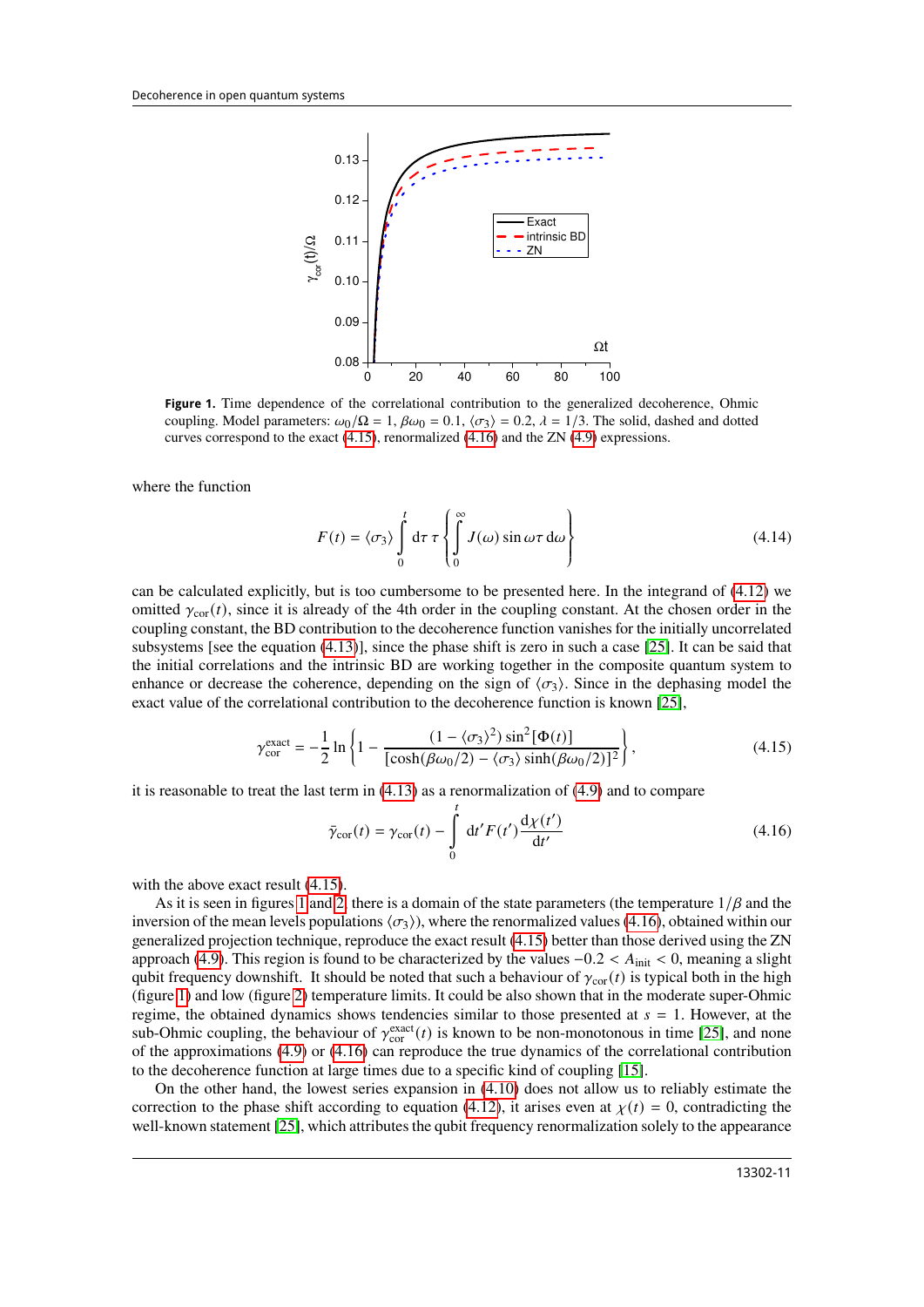

<span id="page-11-0"></span>**Figure 2.** The same as in figure [1](#page-10-2) at  $\beta \omega_0 = 5$  and  $\langle \sigma_3 \rangle = 0.99$ .

of the initial correlations in the composite  $S + B$  system. Going beyond the 4th order in the interaction in calculations of the renormalized values of  $\chi(t)$  and  $\gamma_{\text{cor}}(t)$  could eventually improve the situation. However, it also implies taking into account the next terms in the series expansion [\(4.10\)](#page-9-3) which automatically would deviate the expected result from the exact exponential form [\(4.11\)](#page-9-6).

Nevertheless, the results presented in figures [1](#page-10-2) and [2](#page-11-0) show that the proposed generalization of the projection technique can be considered as a good alternative to other perturbative methods of solving the quantum master equations [\[14\]](#page-13-13), which perceptibly improves the ZN results already in the lowest order in the coupling strength.

To conclude this section, we mention that all the results are obtained for the system that was initially prepared by the *selective* quantum measurement. The quantity [\(4.5\)](#page-8-2), entering all the expressions dealing with initial correlations, is uniquely defined by the above preparation measurement. However, there is a much more interesting situation, when the system is prepared due to a *non-selective* measurement scheme [\[14\]](#page-13-13). In such a case, not only the decoherence induced by the initial correlations is observed but also the inverse process (recoherence, or the coherence enhancement) is possible. In [\[31\]](#page-13-27), we proposed some kinds of measurements leading to the permanent coherence growth at small times  $t \sim 1/\Omega$ . Obviously, at times  $t \gg 1/\Omega$ , the other dissipation channels (thermal and vacuum ones) prevail, yielding a decrease of the system coherence. There is also a possibility to prepare the system in such an initial stage, when the periods of recoherence and decoherence alternate. In the very recent papers [\[34,](#page-13-33) [35\]](#page-13-34), the evolution of quantum coherence for the same dephasing model is studied in detail over short and long times.

Thus, we are in a position to perform a similar analysis of the BD contribution to the system, which is initially prepared after the non-selective quantum measurements, since the general ideas leading to the "renormalized" functions [\(4.12\)](#page-9-4)–[\(4.13\)](#page-9-5) are valid in this case as well, and the general expression [\(4.11\)](#page-9-6) for the system coherence remains unaltered. However, the expression for the "renormalized" correlational contribution  $\bar{\gamma}_{cor}(t)$  to the decoherence/recoherence rate would consist of too many parameters to be analyzed reliably. As far as our case of *selective* preparation measurements is concerned, the short or long time analysis of the renormalized function [\(4.16\)](#page-10-1) can hardly be informative or useful, because of its small contribution to the (permanent!) system decoherence. Therefore, we prefer to focus our efforts on the investigation of a measure of its deviation from the exact result [\(4.15\)](#page-10-0) in order to verify the validity and robustness of our generalized projection scheme beyond the Zwanzig-Nakajima framework.

### **5. Conclusions and outlook**

In this paper, we generalize the ordinary ZN projection scheme in order to derive a master equation for the open quantum system weakly coupled with its surrounding. We start from the chain of equations for the density matrices of the S- and B-subsystems and obtain a non-Markovian master equation for  $\tilde{\varrho}_S(t)$ .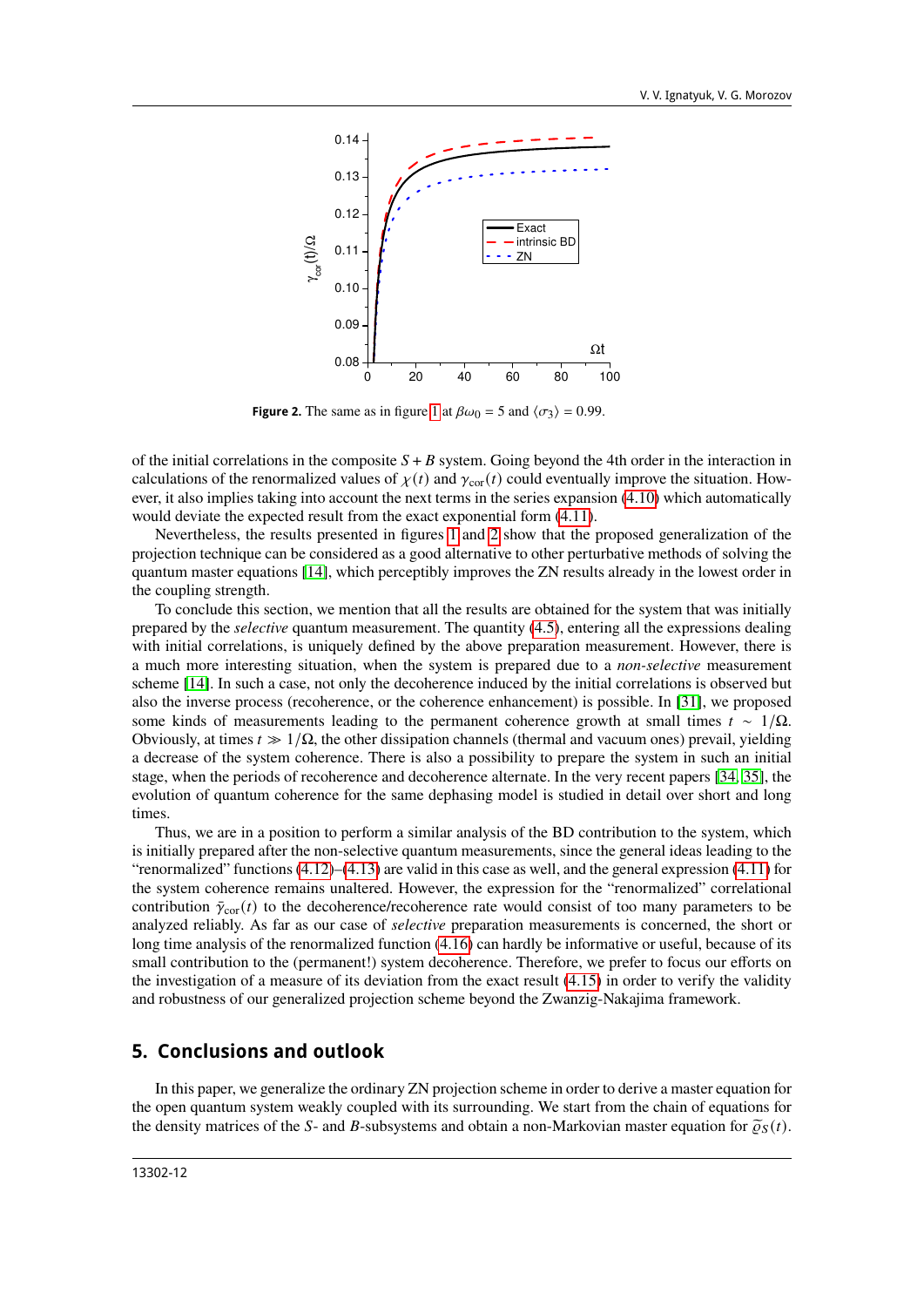We simplify this equation, restricting ourselves by the lowest approximation in the coupling constant. The consideration of the intrinsic BD yields an extra term in the master equation, which is found to be nonlinear in  $\tilde{\varrho}_S(t)$  and vanish in the Markovian limit. When the dynamic equation for  $\tilde{\varrho}_B(t)$  is neglected, we come to the standard ZN projecting scheme [\[14\]](#page-13-13).

In order to test the developed method we applied it to the open quantum system described by a very simple dephasing model. The non-Markovian quantum kinetic equation for the generalized coherence has been derived. In the MA, which means nothing else but the time convolutionless ZN result, its solution up to the 2nd order in interaction coincides with the exact one obtained in [\[25\]](#page-13-24). We also analyzed the kinetic kernel related to the BD, which is found to be temperature independent. When going beyond the MA in the above mentioned term, we obtain the renormalized values of the phase shift and the generalized decoherence. We compared the renormalized correlational contribution to the decoherence function with the exact result [\[25\]](#page-13-24) and with that of the ZN approach. It is found that consideration of the intrinsic BD brings the corresponding curves closer to the exact data compared to the results obtained within the ordinary ZN projection scheme.

However, some model peculiarities, e.g., its non-ergodicity do not allow us to take the full advantages of our method: in the lowest order in interaction, the kernel dealing with the BD, turns out to be temperature independent, which seems a bit strange if one speaks about the effect of the qubit surrounding. Other difficulties arise from the necessity of taking the higher order terms into consideration which inevitably causes significant computational complications[4](#page-12-0) and, from the mathematical point of view, the solution for the generalized coherence can even deviate from its exact exponential form [\[25\]](#page-13-24).

There is also a different approach to treat the influence of BD, which is based on the consideration of dynamical correlations in a composite system [\[21\]](#page-13-20). These long-living dynamical correlations, which are associated with the total energy conservation, play an important role in the transition to the Markovian regime and the subsequent equilibration of the system. In our recent paper [\[27\]](#page-13-26), we applied this approach to the dephasing model and obtained nonlinear kinetic equations, involving the so-called correlational temperature. Though the above method does not admit consideration of the intrinsic BD explicitly, it allows one to study the build-up of the dynamic correlations between the qubit and the bath, as well as its time evolution from the initial stage up to the system equilibration. It is interesting that the dynamic correlations act in a similar way, renormalizing the qubit frequency. Thus, we dare to say that the studies of the BD influence on the state of open quantum systems, the build-up of the system–bath correlations, as well as a choice of the most suitable models for verification of these approaches, are still far from completeness and should be continued in the future.

#### **Note added in proof**

My attention (V. V. I.) has been drawn to a very recent paper [\[36\]](#page-13-35) where the problems of intrinsic bath dynamics were studied in the framework of the so-called correlation picture, which connects a correlated bipartite state to its uncorrelated counterpart. Some of the results and conclusions are very close to ours, obtained in the current paper and previously in [\[26\]](#page-13-25), namely: i) generalization of the projecting operators; ii) the chain of equations for the reduced density matrices of the system and the bath. However, there are also some distinctive points: i) the models utilized in [\[36\]](#page-13-35) in order to verify the robustness of their approach differ from ours; ii) we have separated the initial correlations and the BD contributions, yielding different forms of the corresponding time-convolutionless master equations. Similar results, obtained independently by different approaches, undoubtedly confirm the importance of dynamical correlations in the open quantum systems and the necessity to take them into account.

<span id="page-12-0"></span><sup>4</sup>In this context it should be noted that a formal application of the perturbation theory in the interaction can sometimes be misleading: in the case of the dephasing model under study, any eventual higher-order corrections to the vacuum  $\gamma_{\text{vac}}(t)$  and thermal  $\gamma_{\text{th}}(t)$  terms should be rejected as contradicting the exact solution.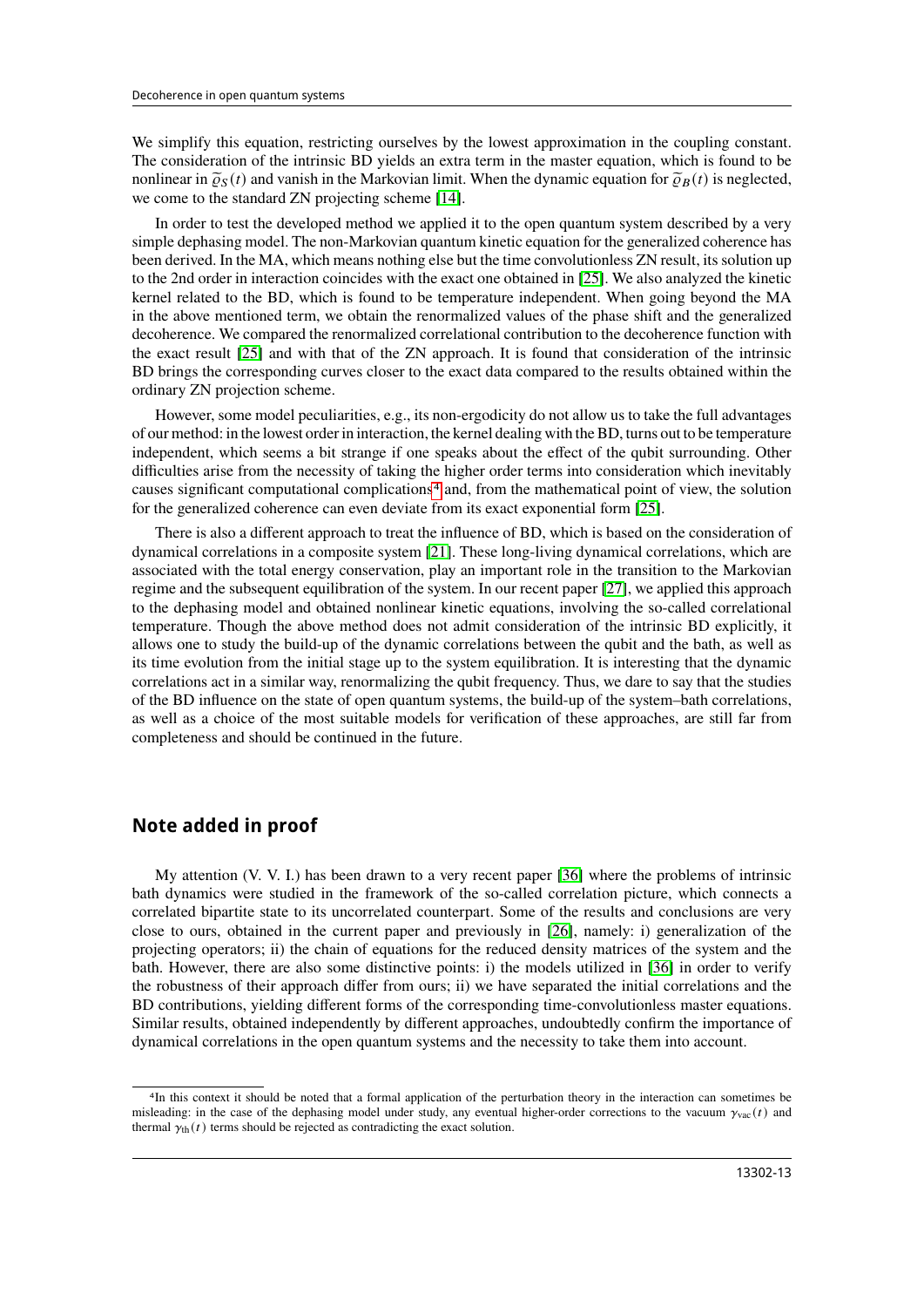#### **References**

- <span id="page-13-12"></span>1. In memoriam: Vladimir Morozov (1945-2021), Condens. Matter Phys., 2021, **24**, 47001, doi[:10.5488/CMP.24.47001.](https://doi.org/10.5488/CMP.24.47001)
- <span id="page-13-0"></span>2. Haake F., Reibold R., Phys. Rev. A, 1985, **32**, 2462, doi[:10.1103/PhysRevA.32.2462.](https://doi.org/10.1103/PhysRevA.32.2462)
- <span id="page-13-1"></span>3. Grabert H., Schramm P., Ingold G.-L., Phys. Rep., 1988, **168**, 115, doi[:10.1016/0370-1573\(88\)90023-3.](https://doi.org/10.1016/0370-1573(88)90023-3)
- <span id="page-13-2"></span>4. Michel M., Mahler G., Gemmer J., Phys. Rev. Lett., 2005, **95**, 180602, doi[:10.1103/PhysRevLett.95.180602.](https://doi.org/10.1103/PhysRevLett.95.180602)
- <span id="page-13-3"></span>5. Gemmer J., Michel M., Mahler G., 6 Outline of the Present Approach. In: Quantum Thermodynamics. Lecture Notes in Physics, Vol. 657, Springer, Berlin, Heidelberg, 2004, 65–69, doi[:10.1007/978-3-540-44513-5\\_6.](https://doi.org/10.1007/978-3-540-44513-5_6)
- <span id="page-13-4"></span>6. Gemmer J., Michel M., Europhys. Lett., 2006, **73**, 1, doi[:10.1209/epl/i2005-10363-0.](https://doi.org/10.1209/epl/i2005-10363-0)
- <span id="page-13-5"></span>7. Haake F., Statistical Treatment of Open Systems by Generalized Master Equations, In: Springer Tracts in Modern Physics, Springer, Berlin, 1973, **66**, 98, doi[:10.1007/BFb0044957.](https://doi.org/10.1007/BFb0044957)
- <span id="page-13-6"></span>8. Kubo R., Toda M., Hashitsume N., Statistical Physics II. Nonequilibrium Statistical Mechanics, Springer, Berlin, 1991, doi[:10.1007/978-3-642-58244-8.](https://doi.org/10.1007/978-3-642-58244-8)
- <span id="page-13-7"></span>9. Nakajima S., Prog. Theor. Phys., 1958, **20**, 948, doi[:10.1143/PTP.20.948.](https://doi.org/10.1143/PTP.20.948)
- <span id="page-13-8"></span>10. Zwanzig R., J. Chem. Phys., 1960, **33**, 1338, doi[:10.1063/1.1731409.](https://doi.org/10.1063/1.1731409)
- <span id="page-13-9"></span>11. Mori H., Prog. Theor. Phys., 1965, **33**, 423, doi[:10.1143/PTP.33.423.](https://doi.org/10.1143/PTP.33.423)
- <span id="page-13-10"></span>12. Meier C., Tannor D., J. Chem. Phys., 1999, **111**, 3365, doi[:10.1063/1.479669.](https://doi.org/10.1063/1.479669)
- <span id="page-13-11"></span>13. Breuer H.-P., Burgarth D., Petruccione F., Phys. Rev. B, 2004, **70**, 045323, doi[:10.1103/PhysRevB.70.045323.](https://doi.org/10.1103/PhysRevB.70.045323)
- <span id="page-13-13"></span>14. Breuer H.-P., Petruccione F., The Theory of Open Quantum Systems, Oxford University Press, Oxford, 2007, doi[:10.1093/acprof:oso/9780199213900.001.0001.](https://doi.org/10.1093/acprof:oso/9780199213900.001.0001)
- <span id="page-13-14"></span>15. De Vega I., Alonso D., Rev. Mod. Phys., 2017, **89**, 015001, doi[:10.1103/RevModPhys.89.015001.](https://doi.org/10.1103/RevModPhys.89.015001)
- <span id="page-13-15"></span>16. Ferraro E., Breuer H.-P., Napoli A., Jivulescu M. A., Messina A., Phys. Rev. B, 2008, **78**, 064309, doi[:10.1103/PhysRevB.78.064309.](https://doi.org/10.1103/PhysRevB.78.064309)
- <span id="page-13-16"></span>17. Semin V., Sinayskiy I., Petruccione F., Phys. Rev. A, 2012, **86**, 062114, doi[:10.1103/PhysRevA.86.062114.](https://doi.org/10.1103/PhysRevA.86.062114)
- <span id="page-13-17"></span>18. Fischer J., Breuer H.-P., Phys. Rev. A, 2007, **76**, 052119, doi[:10.1103/PhysRevA.76.052119.](https://doi.org/10.1103/PhysRevA.76.052119)
- <span id="page-13-18"></span>19. Trevisan A., Smirne A., Megier N., Vacchini B., Phys. Rev. A, 2021, **104**, 052215, doi[:10.1103/PhysRevA.104.052215](https://doi.org/10.1103/PhysRevA.104.052215)
- <span id="page-13-19"></span>20. Esposito M., Gaspard P., Phys. Rev. E, 2003, **68**, 066112, doi[:10.1103/PhysRevE.68.066112.](https://doi.org/10.1103/PhysRevE.68.066112)
- <span id="page-13-20"></span>21. Morozov V., Ignatyuk V., Particles, 2018, **1**, 285, doi[:10.3390/particles1010023.](https://doi.org/10.3390/particles1010023)
- <span id="page-13-21"></span>22. Zubarev D. N., Morozov V. G., Röpke G., Statistical Mechanics of Nonequilibrium Processes, Vol. 1, Basic Concepts, Kinetic theory, Akademy Verlag, Berlin, 1996.
- <span id="page-13-22"></span>23. Gemmer J., Michel M., Physica E, 2005, **29**, 136, doi[:10.1016/j.physe.2005.05.011.](https://doi.org/10.1016/j.physe.2005.05.011)
- <span id="page-13-23"></span>24. Morozov V. G., Röpke G., J. Stat. Phys., 2001, **102**, 285, doi[:10.1023/A:1026525028692.](https://doi.org/10.1023/A:1026525028692)
- <span id="page-13-24"></span>25. Morozov V. G., Mathey S., Röpke G., Phys. Rev. A, 2012, **85**, 022101, doi[:10.1103/PhysRevA.85.022101.](https://doi.org/10.1103/PhysRevA.85.022101)
- <span id="page-13-25"></span>26. Ignatyuk V. V., Morozov V. G., Preprint [arXiv:1911.12312,](https://arxiv.org/abs/1911.12312) 2019.
- <span id="page-13-26"></span>27. Ignatyuk V., Open Syst. Inf. Dyn., 2020, **27**, 2050007, doi[:10.1142/S1230161220500079.](https://doi.org/10.1142/S1230161220500079)
- <span id="page-13-29"></span>28. Morozov V. G., Theor. Math. Phys., 2018, **194**, 105, doi[:10.1134/S0040577918010075.](https://doi.org/10.1134/S0040577918010075)
- <span id="page-13-30"></span>29. Ignatyuk V. V., Morozov V. G., Condens. Matter Phys., 2013, **16**, 34001, doi[:10.5488/CMP.16.34001.](https://doi.org/10.5488/CMP.16.34001)
- <span id="page-13-31"></span>30. Morozov V. G., Röpke G., Theor. Math. Phys., 2011, **168**, 1271, doi[:10.1007/s11232-011-0104-0.](https://doi.org/10.1007/s11232-011-0104-0)
- <span id="page-13-27"></span>31. Ignatyuk V. V., Morozov V. G., Phys. Rev. A, 2015, **91**, 052102, doi[:10.1103/PhysRevA.91.052102.](https://doi.org/10.1103/PhysRevA.91.052102)
- <span id="page-13-28"></span>32. Ignatyuk V. V., Phys. Rev. A, 2015, **92**, 062115, doi[:10.1103/PhysRevA.92.062115.](https://doi.org/10.1103/PhysRevA.92.062115)
- <span id="page-13-32"></span>33. Pottier N., Physica A, 2003, **317**, 371, doi[:10.1016/S0378-4371\(02\)01361-4.](https://doi.org/10.1016/S0378-4371(02)01361-4)
- <span id="page-13-33"></span>34. Giraldi F., Int. J. Quantum Inf., 2020, **18**, 1941018, doi[:10.1142/S0219749919410181.](https://doi.org/10.1142/S0219749919410181)
- <span id="page-13-34"></span>35. Giraldi F., Open Syst. Inf. Dyn., 2021, **28**, 2150002, doi[:10.1142/S1230161221500025.](https://doi.org/10.1142/S1230161221500025)
- <span id="page-13-35"></span>36. Alipour S., Rezakhani A. T., Babu A. P., Mølmer K., Möttönen M., Ala-Nissila T., Phys. Rev. X, 2020, **10**, 041024, doi[:10.1103/PhysRevX.10.041024.](https://doi.org/10.1103/PhysRevX.10.041024)